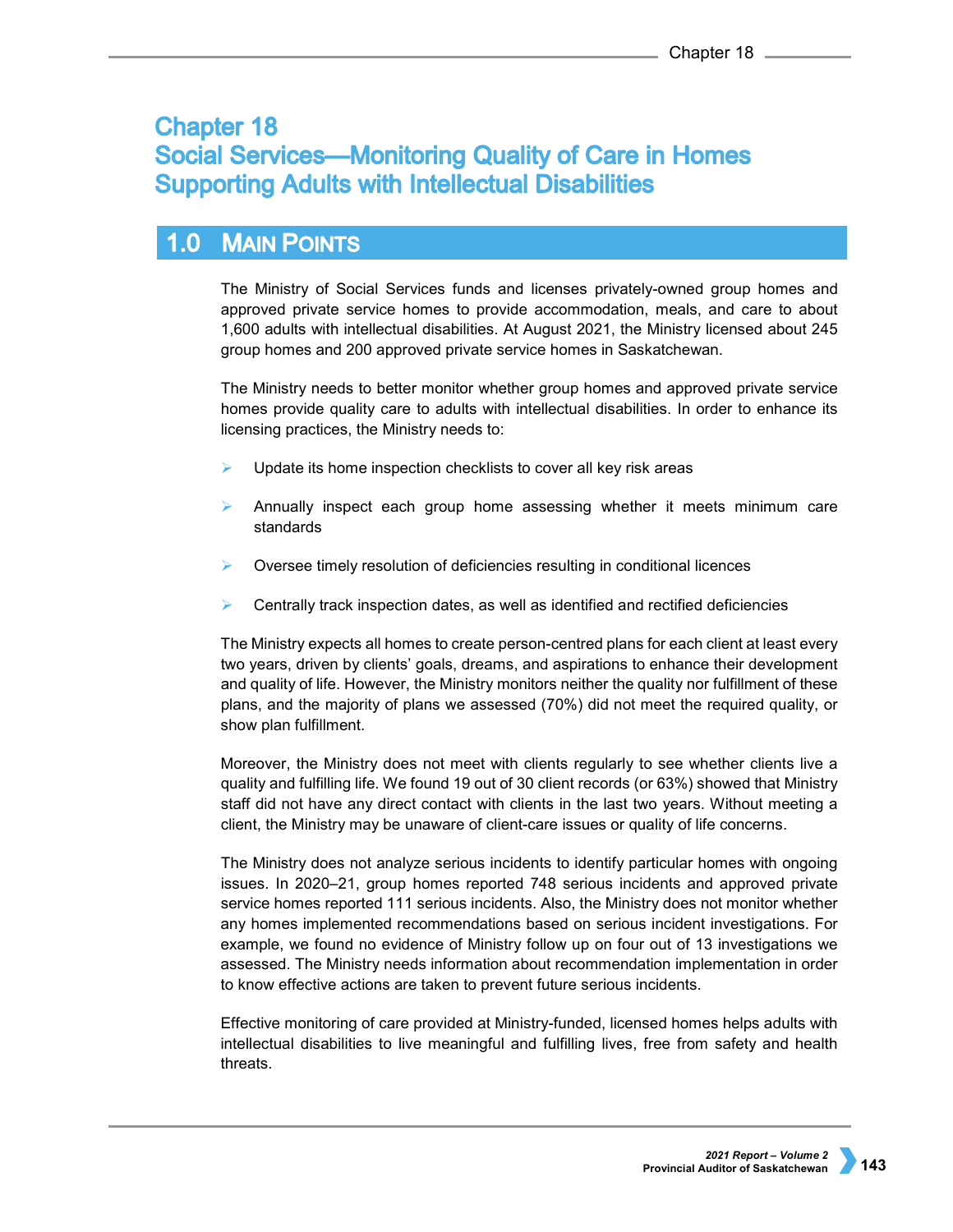#### **INTRODUCTION**  $2.0 -$

This chapter outlines audit results of the Ministry of Social Services' processes to monitor whether Ministry-funded group and approved private service homes provide quality care to adults with intellectual disabilities for the 12-month period ended August 31, 2021.

Adults with intellectual disabilities are people with impaired intelligence who have a significantly reduced ability not only to understand new or complex information, but also to learn and apply new skills. Beginning before adulthood, this impaired social functioning results in a reduced ability to cope independently with a lasting effect on development. Group and approved private service homes typically provide care 24/7 to adults with intellectual disabilities.

## $2.1$ Ministry Relationship and Responsibility for Group and **Approved Private Service Homes**

The Ministry of Social Services provides support for persons with intellectual disabilities. The main objective of the Ministry's Community Living Service Delivery area is to ensure adults with intellectual disabilities' physical, emotional, and social needs are met and they live and function as independently as possible within their own communities.

The Ministry funds and partners with community-based organizations and other service providers across the province to deliver residential services and day programs including: group homes, approved private service homes, group living homes, and supportive living programs.[1](#page-1-0)

For adults with intellectual disabilities, the Ministry, along with the individuals, their families and other key people in the person's life determine a housing option suited to the individual based on their assessed need. In 2020–21, the Ministry spent about \$176 million on funding for residential and day programs provided to almost 4,500 adults with intellectual disabilities.

As shown in **Figure 1**, residential programs—group and approved private service homes receive the majority of the \$176 million Ministry funding. At March 2021, group homes had 1,206 spaces and approved private service homes had 398 spaces for adults with intellectual disabilities.

|                               |                                                                                                                                                    |               | March 31, 2020   |                             | March 31, 2021  |                         |                                    |
|-------------------------------|----------------------------------------------------------------------------------------------------------------------------------------------------|---------------|------------------|-----------------------------|-----------------|-------------------------|------------------------------------|
| <b>Residential</b><br>Program | Description`                                                                                                                                       | # of<br>homes | $#$ of<br>spaces | Funding<br>(in<br>millions) | $#$ of<br>homes | $#$ of<br><b>spaces</b> | <b>Funding</b><br>(in<br>millions) |
| Group Homes                   | Staffed to provide personal care,<br>supervision, and support for<br>adults<br>Located in residential<br>neighbourhoods throughout<br>the province | 241           | 1.175            | \$94.6                      | 253             | 1,206                   | \$102.4                            |

<span id="page-1-0"></span><sup>1</sup> Group living home is a home shared between adults who are individually responsible for paying basic shelter costs. Homes may receive Ministry funding for support staff as needed. Supported living programs provide adults living in their own homes with limited support and supervision so they can live as independently as possible.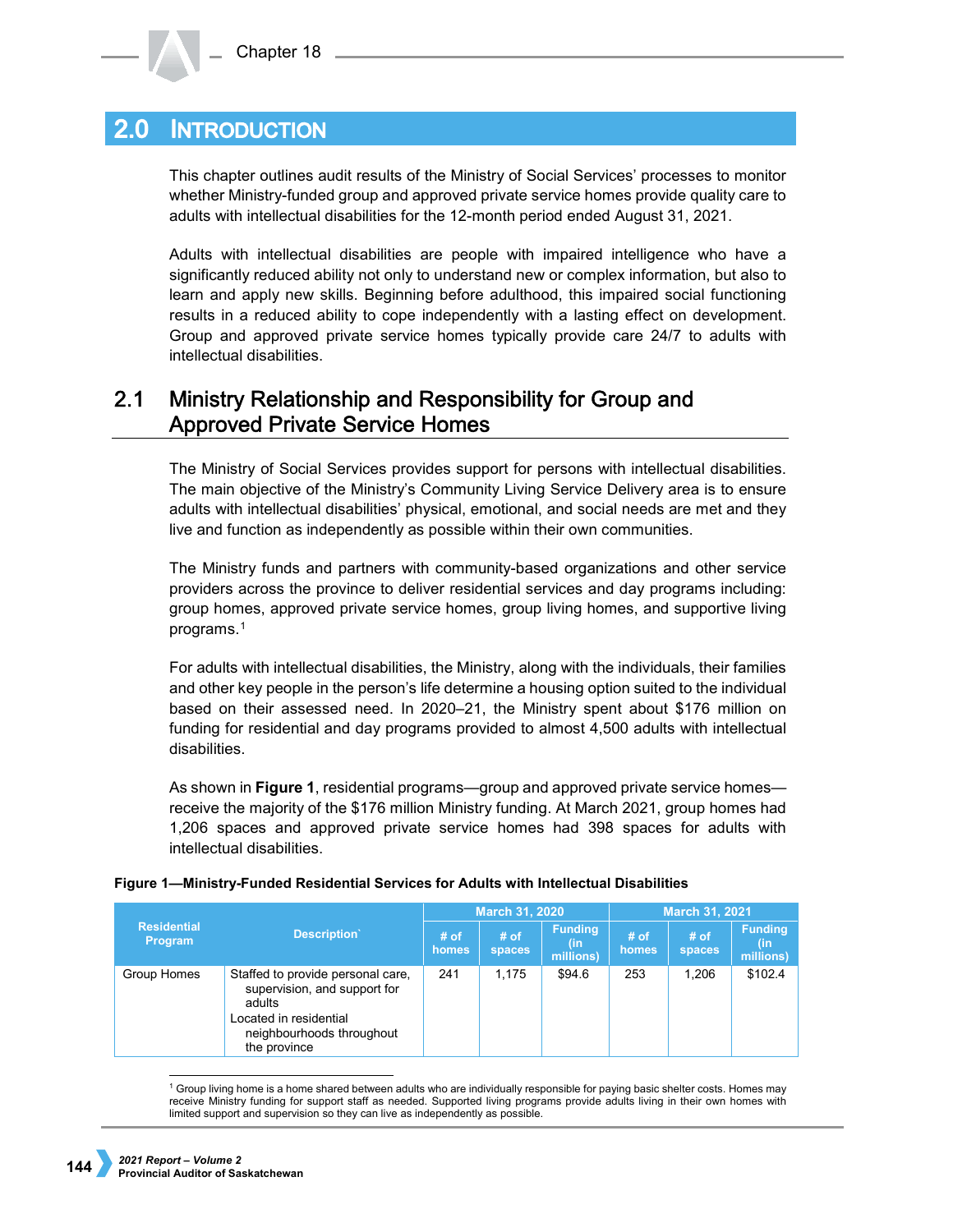|                                             |                                                                                                                                                                                                                                                                                | March 31, 2020  |                         |                                    | March 31, 2021  |                         |                                    |
|---------------------------------------------|--------------------------------------------------------------------------------------------------------------------------------------------------------------------------------------------------------------------------------------------------------------------------------|-----------------|-------------------------|------------------------------------|-----------------|-------------------------|------------------------------------|
| <b>Residential</b><br>Program               | Description                                                                                                                                                                                                                                                                    | $#$ of<br>homes | $#$ of<br><b>spaces</b> | <b>Funding</b><br>(in<br>millions) | $#$ of<br>homes | $#$ of<br><b>spaces</b> | <b>Funding</b><br>(in<br>millions) |
|                                             | Receive Ministry funding for<br>support staff and day-to-day<br>living expenses. Subject to<br>annual Ministry licensing and<br>inspection                                                                                                                                     |                 |                         |                                    |                 |                         |                                    |
| Approved<br><b>Private Service</b><br>Homes | Provide a supportive, family-<br>living environment in a<br>community setting<br>Give residents the opportunity to<br>develop social and life skills<br>Receive Ministry funding for day-<br>to-day living expenses.<br>Subject to annual Ministry<br>licensing and inspection | 210             | 423                     | \$9.0                              | 206             | 398                     | \$9.0                              |

Source: Based on information provided by the Ministry of Social Services.

*The Residential Services Act* and *The Residential-service Facilities Regulations* give the Ministry authority to license, fund, and monitor residential service facilities (group homes) providing residence, services, and care to people with intellectual disabilities. Similarly, *The Private-service Homes Regulations* gives the Ministry authority to certify, fund, and monitor approved private service homes' facilities and services provided to people with intellectual disabilities.

Typically, adults living in Ministry-funded group and approved private service homes require greater needs for care.

Group homes are staffed homes providing personal care, supervision, and support for adults with intellectual disabilities (on average, four to five clients per home) with an average client age of 48 years old.

Approved private service homes are homes providing a supportive family-living environment to adults with intellectual disabilities (usually one to three clients). They are to provide residents with opportunities to develop social and life skills. The average age of clients living in approved private service homes is 45 years old.

## $2.2<sub>2</sub>$ Adults with Intellectual Disabilities Deserve Quality Care and **Quality of Life**

Saskatchewan people experiencing disability face significant difficulties for inclusion, accessibility, and respecting, protecting and fulfilling basic human rights. They encounter limited access to goods, services, and facilities; greater experiences of discrimination; poorer health; and higher rates of poverty and abuse.<sup>[2](#page-2-0)</sup>

The most recent Canadian Survey on Disability (2017) states that one in five (22%) Canadians aged 15 years and over (about 6.2 million) had one or more disabilities.<sup>[3](#page-2-1)</sup>

<span id="page-2-0"></span> <sup>2</sup> Government of Saskatchewan, 2015, *People Before Systems: Transforming the Experience of Disability in Saskatchewan. Saskatchewan Disability Strategy*, p. 4.

<span id="page-2-1"></span><sup>3</sup> Statistics Canada, *Canadian Survey on Disability Reports. A demographic, employment and income profile of Canadians with disabilities aged 15 years and over, 2017*. [www150.statcan.gc.ca/n1/daily-quotidien/181128/dq181128a-eng.htm](https://www150.statcan.gc.ca/n1/daily-quotidien/181128/dq181128a-eng.htm) (4 June 2021).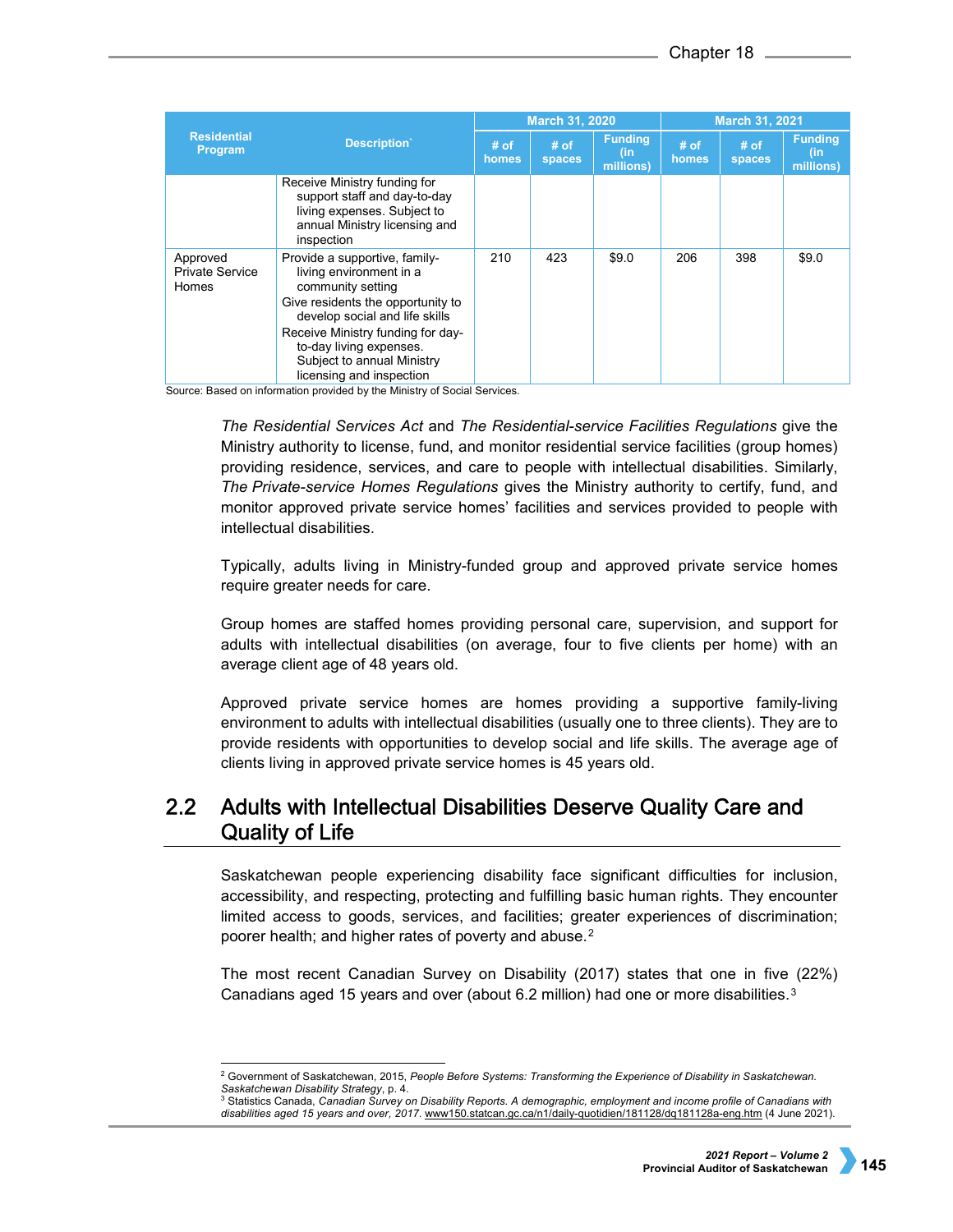The Canadian Association for Community Living (Inclusion Canada) estimates that between 100,000 and 120,000 adults with intellectual disabilities face a housing and support gap. Almost 25,000 Canadians with more significant intellectual disabilities had core housing needs (e.g., inability to afford housing) in 2016.[4](#page-3-0) While research indicates that although Canadian adults with intellectual and developmental disabilities often want to live independently, [5](#page-3-1)0 to 60% live with family members for various reasons.<sup>5</sup>

While no current data is available to show how many people in Saskatchewan have disabilities, a 2012 Statistics Canada census identified 116,640 people in Saskatchewan aged 15 and over with disabilities. This translates to a 15% disability prevalence rate in Saskatchewan compared to 13.7% nationwide in 2012.[6](#page-3-2)

In 2020–21, Saskatchewan's group homes reported 748 serious incidents and private service homes reported 111 serious incidents—a 12% increase from the prior year (see **Figure 7**). The majority of these reported incidents related to unexpected illness (for both group and private service homes) and medication abuse (for group homes).

Research shows people with intellectual disabilities are also a more vulnerable health population with greater prevalence for diseases such as hypertension, heart disease, respiratory disease, and diabetes; all of which are identified as risk factors for poor outcomes from COVID-19.[7](#page-3-3) In 2020–21, the Ministry recorded 56 serious incidents in group homes and two serious incidents in approved private service homes due to COVID-19 (see Disease Outbreak in **Figure 7**).

A 2021 report by the Saskatchewan Advocate for Children and Youth reported inadequate monitoring of quality of care provided in group homes for cognitively challenged children in the Ministry's care, as well as systemic oversight issues in the Ministry of Social Services.<sup>[8](#page-3-4)</sup> These Ministry oversight issues may also extend to group homes providing care to adults with intellectual disabilities.

Providing safe housing and quality support for adults with intellectual disabilities contributes to a meaningful quality of life. Adults with intellectual disabilities shape their quality of life by defining how they want to live; directing the services and supports they receive; leading a life enriched by social connections; experiencing life-long learning; developing decisionmaking skills; working in a personally meaningful job; and receiving support to live in a healthy and safe environment.<sup>[9](#page-3-5)</sup> Effective monitoring of care provided in group and approved private service homes to adults with intellectual disabilities is crucial in contributing to their safety and wellbeing.

<span id="page-3-0"></span> <sup>4</sup> Alzheimer Society of Canada, ARCH Disability Law Centre, Canadian Association for Community Living, Canadian Mental Health Association, Toronto Branch, Council of Canadians with Disabilities, Institute for Research and Development on Inclusion and Society, Social Rights Advocacy Centre, and Wellesley Institute. *Housing Issues for People with Disabilities in Canada. March 2017*. Submitted to: The UN Committee on the Rights of Persons with Disabilities for its review of Canada's initial report under the CRPD. [inclusioncanada.ca/wp-content/uploads/2018/05/Canada-Right-to-Housing-for-Persons-with-](https://inclusioncanada.ca/wp-content/uploads/2018/05/Canada-Right-to-Housing-for-Persons-with-Disabilities-May-15-2017.pdf)

<span id="page-3-1"></span><sup>&</sup>lt;u>[Disabilities-May-15-2017.pdf](https://inclusioncanada.ca/wp-content/uploads/2018/05/Canada-Right-to-Housing-for-Persons-with-Disabilities-May-15-2017.pdf)</u> (4 June 2021).<br><sup>5</sup> Verseghy, J., Atack, L., Maher, J., Herie, M., Poirier, M., MacNeil, F., McCauley, D., Grimley, M., 2019, *Attainable Dreams and Harsh Realities: Housing for Individuals with Intellectual and Developmental Disabilities*, Journal on Developmental Disabilities. 2019, Vol. 24 Issue 2, p. 3.

<sup>6</sup> Statistics Canada, *Number and percentage with and without disabilities, aged 15 years or older, Canada, provinces and territories*, *2012*. [www150.statcan.gc.ca/n1/pub/89-654-x/2015001/tbl/tbl01-eng.htm](https://www150.statcan.gc.ca/n1/pub/89-654-x/2015001/tbl/tbl01-eng.htm) (4 June 2021).

<span id="page-3-4"></span><span id="page-3-3"></span><span id="page-3-2"></span><sup>&</sup>lt;sup>7</sup> Turk M. A., Landes S. D., Formica M.K., Goss K. D., 2020, *Intellectual and developmental disability and COVID-19 case-*<br>*fatality trends: TriNetX analysis.* Disability and Health Journal, 13 (2020) 100942.

*fatality trends: TriNetX analysis.* Disability and Health Journal, 13 (2020) 100942. 8 Saskatchewan Advocate for Children and Youth, *Someone to Watch Over Us. Special Investigation Report* (2021). [www.saskadvocate.ca/sites/default/files/pdfs/reports/Someone\\_to\\_Watch\\_Over\\_Us\\_Special\\_Report\\_Final\\_March\\_2021.pdf](http://www.saskadvocate.ca/sites/default/files/pdfs/reports/Someone_to_Watch_Over_Us_Special_Report_Final_March_2021.pdf) (30 April 2021).

<span id="page-3-5"></span><sup>9</sup> *Joint Position Statement of American Association on Intellectual and development disability and The Arc, Quality of life*, (2015). [www.aaidd.org/news-policy/policy/position-statements/quality-of-life%20](http://www.aaidd.org/news-policy/policy/position-statements/quality-of-life) (8 June 2021).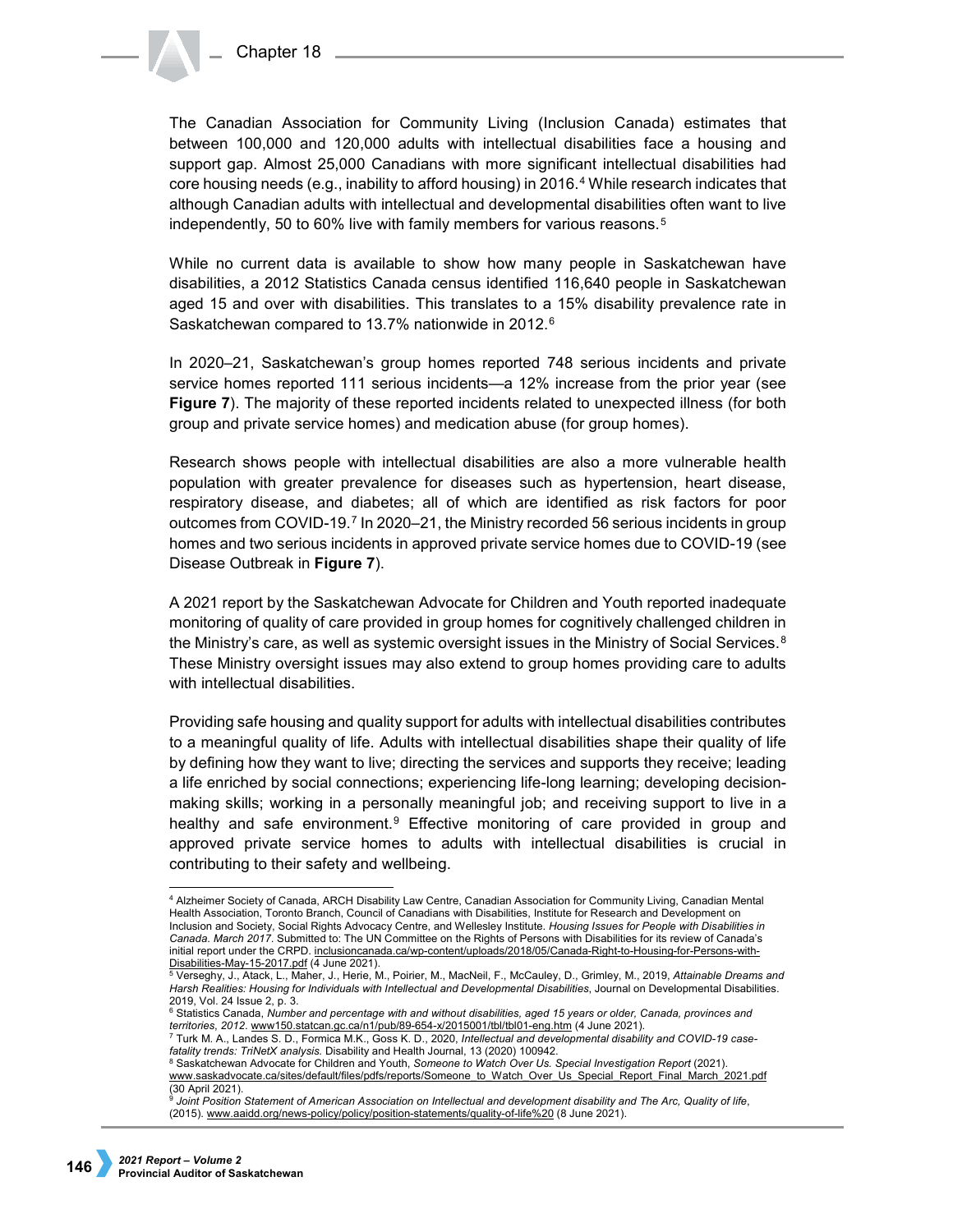# **3.0 AUDIT CONCLUSION**

**We concluded the Ministry of Social Services had, other than the following areas, effective processes to monitor whether Ministry-funded group homes and approved private service homes provide quality care to adults with intellectual disabilities for the 12-month period ended August 31, 2021.** 

# **The Ministry needs to:**

- **Regularly meet with clients in the homes and assess the quality and fulfillment of their person-centred plans**
- **Update the home inspection checklist to cover key risk areas and annually inspect each group home to assess whether minimum program standards are met**
- **Centrally track key information about homes and monitor timely resolution of deficiencies at conditionally licensed homes**
- **Analyze serious incidents for ongoing issues in homes and ensure incident recommendations from investigations are implemented**
- **Verify completion of periodic criminal record checks for those people in homes supporting clients**

## **Figure 2—Audit Objective, Criteria, and Approach**

### **Audit Objective:**

To assess the effectiveness of the Ministry of Social Services' processes to monitor whether Ministry-funded group homes and approved private service homes provide quality care to adults with intellectual disabilities for the 12-month period ended August 31, 2021.

## **Audit Criteria:**

Processes to:

- **1. License eligible homes to care for adults with intellectual disabilities**
	- Establish appropriate care standards
	- Issue appropriate licences to eligible homes (e.g., include requirements to meet care standards and establish appropriate person-centred plans)
	- Communicate care standards

### **2. Periodically assess quality of care delivered by homes**

- Conduct risk-based inspections of licensed homes
- Regularly assess whether homes are fulfilling person-centred plans
- Investigate critical incidents reported by homes and serious complaints reported by clients/families/public timely
- Address identified non-compliance timely

### **3. Analyze information on homes providing care to adults with intellectual disabilities**

- Maintain quality control processes (e.g., monitor Ministry staff compliance with inspection requirements)
- Regularly analyze information about homes' quality of care (e.g., aggregated results of complaints, incidents, reviews of person-centred plans) to help guide decision-making
- Report on homes' care for adults with intellectual disabilities to senior management

# **Audit Approach:**

To conduct this audit, we followed the standards for assurance engagements published in the *CPA Canada Handbook—Assurance* (CSAE 3001). To evaluate the Ministry of Social Services' processes, we used the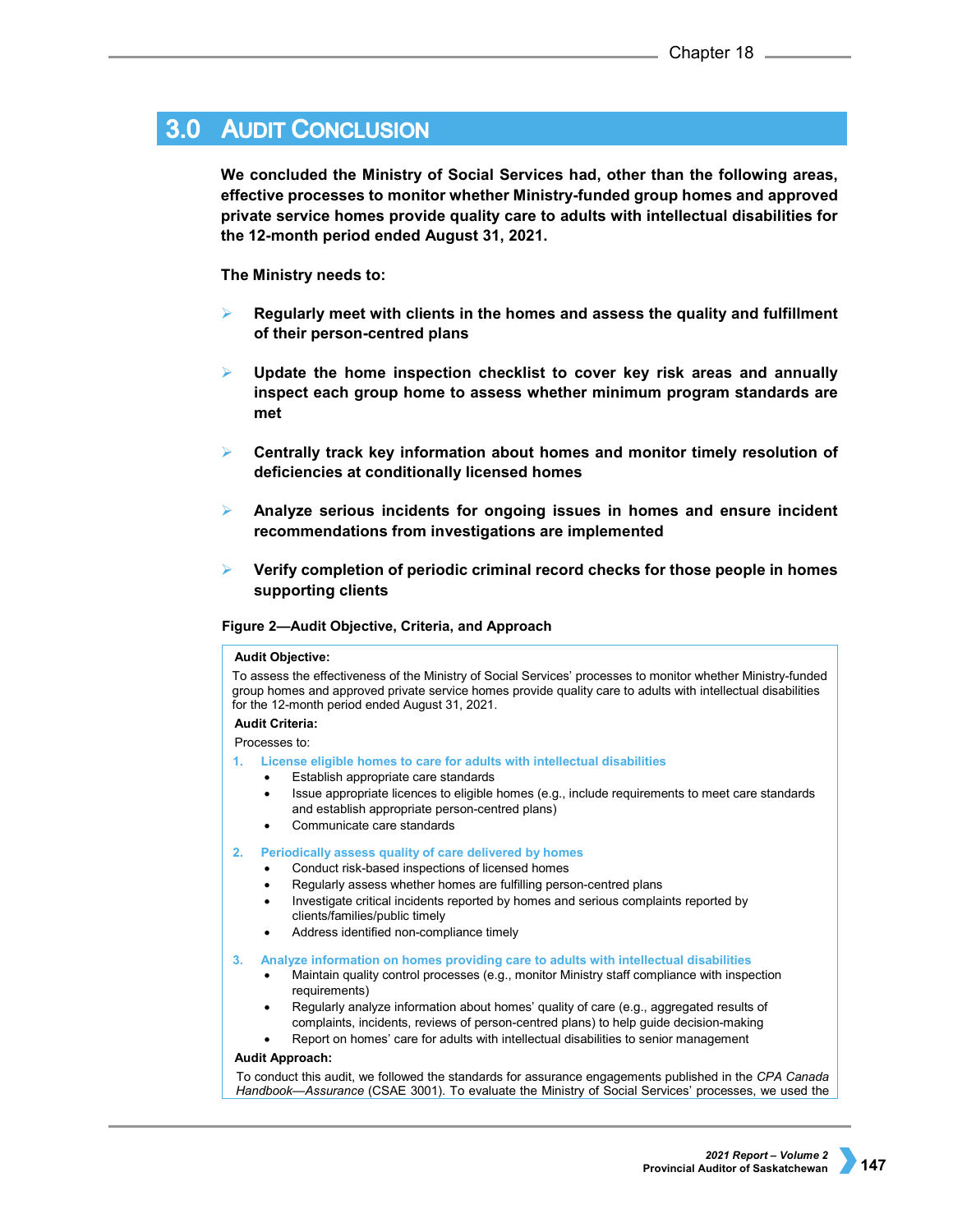above criteria based on our related work, review of literature, including reports from other auditors, and consultations with management. Ministry's management agreed with the above criteria.

We examined Ministry policies and procedures relating to the provision of quality care to adults with intellectual disabilities. We assessed the Ministry's processes to license home operators for consistency with legislation. We tested a sample of licensing packages, person-centred plans, and serious incidents to assess whether staff followed the Ministry's established processes. In addition, we used an independent consultant with subject matter expertise in the area to help us identify good practice and assess the Ministry's processes.

### **KEY FINDINGS AND RECOMMENDATIONS** 4.0

#### $4.1$ **Monitoring Expectations Established**

The Ministry of Social Services established requirements to license and monitor group homes and approved private service homes providing supportive living environments for adults with intellectual disabilities.

Homes providing supportive living to adults with intellectual disabilities are privately operated and must operate according to the requirements under legislation.

At July 2021, the Ministry had licences with 247 group homes and 202 approved private service homes. A group home operator, often referred to as agency, service provider, or community based organization, may operate a number of group homes. For the purposes of this report, unless otherwise specified, the term home operators refers to both an agency running group homes and an individual or a family operating approved private service homes. At July 2021, 202 home operators run approved private service homes, and 64 home operators run 247 group homes. Group homes usually care for four to five clients; approved private service homes about one to three clients.

Under legislation, the Ministry is responsible for monitoring homes to ensure the clients who live there receive safe and appropriate care. The Ministry monitors this through various mechanisms:

- **Physical Standards Report:** to be completed annually by a Ministry community service worker or a Ministry community-based organization consultant inspecting the home for certain physical requirements (see **Figure 4**).
- **Program Standards Report:** to be completed annually by a Ministry community service worker for each home operator by visiting one of their homes to observe certain client-care requirements (see **Figure 4**).
- **Serious Incident Reporting:** homes are required to report all serious incidents to a Ministry community service worker within 24 hours of the incident. The Ministry investigates as needed.

In addition, the Ministry established the *Comprehensive Personal Planning and Support Policy* outlining expected standards home operators must follow when supporting clients living in their home. The policy requires homes to develop person-centred plans every two years and document a client's progress. The Ministry's community service worker is expected to observe practice and provide guidance to the home operator for personcentred planning processes.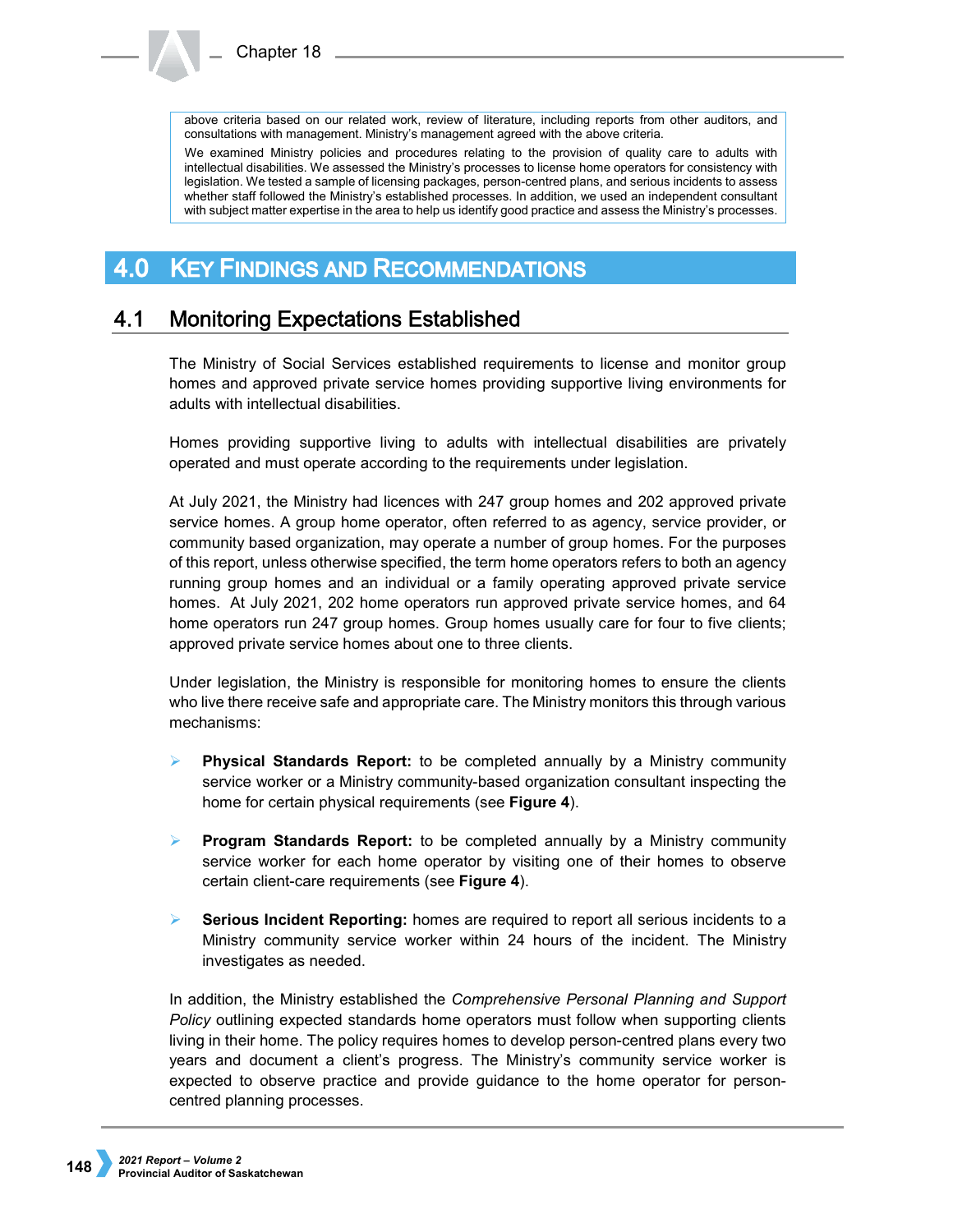Having clear expectations for Ministry staff to monitor homes providing supportive living is critical to contributing to the safety and wellbeing of adults with intellectual disabilities.

#### 4.2 **Homes Licensed Annually**

The Ministry of Social Services annually licenses homes providing care for adults with intellectual disabilities.

*The Residential Services Act, The Residential-service Facilities Regulations* and *The Private-service Homes Regulations* outline licensing requirements for homes.

When licensing a new home, the Ministry requires a package of documentation from the applicant. We found the required documentation aligns with legislative requirements. For example, in order to become an approved private-service home operator, an applicant must provide three references, criminal record checks for all adults living in the home, a home floor plan, a fire inspection report, a health inspection report, and undergo at least five interviews with Ministry staff.[10](#page-6-0) The Ministry uses a checklist to ensure staff collect, and ensure appropriateness of, all the required documents prior to issuing a licence.

After assessing an applicant's eligibility (e.g., adequate space, appropriate insurance), Ministry staff inspect the home before granting a licence. The Ministry usually licenses about 10 to 15 new homes each year with licences typically effective for one year.

We tested documentation of four new homes the Ministry licensed during our audit period (September 2020–August 2021) and found all four homes adequately met the Ministry's requirements for licensing and received appropriate licences to operate a home.

In addition, the Ministry requires annual renewal for licences. In practice, to renew an annual licence, home operators must provide the Ministry with third-party reports such as fire and health inspection reports (for group home operators only), as well the homes must be physically inspected by Ministry staff prior to licence expiry. See **Figure 3** for a list of documentation required for annual group and approved private service homes' licensing. We found the required documentation aligns with legislative requirements.

# **Figure 3—Documents Required for Annual Licensing**

| <b>Group Homes</b>                                                                                                                                                                                                                                                                                                                                                                                                                | <b>Approved Private Service Homes</b>                                                                                                                                                                                                                                           |  |  |  |
|-----------------------------------------------------------------------------------------------------------------------------------------------------------------------------------------------------------------------------------------------------------------------------------------------------------------------------------------------------------------------------------------------------------------------------------|---------------------------------------------------------------------------------------------------------------------------------------------------------------------------------------------------------------------------------------------------------------------------------|--|--|--|
| Health inspection report <sup>A,B</sup><br>Sprinkler inspection report (only required if a<br>home has equipment installed) <sup>c</sup><br>Alarm panel inspection report (only required if a<br>home has equipment installed) <sup>c</sup><br>Alarm monitoring certificate report (only required<br>if a home is equipped with alarm panel) $\text{C}$<br>Fire inspection report <sup>A,C</sup><br>Insurance policy <sup>A</sup> | Health inspection report (when worker deems<br>$necessary$ <sup><math>A</math></sup><br>Fire inspection report <sup>A,C</sup><br>Annual review by Ministry staff covering program<br>and physical standards<br>Annual resident/family interviews completed by<br>Ministry staff |  |  |  |

<span id="page-6-0"></span> $10$  The Ministry conducts interviews with the applicant and their family to discuss roles and responsibilities, as well as provide an overview of program and care standards.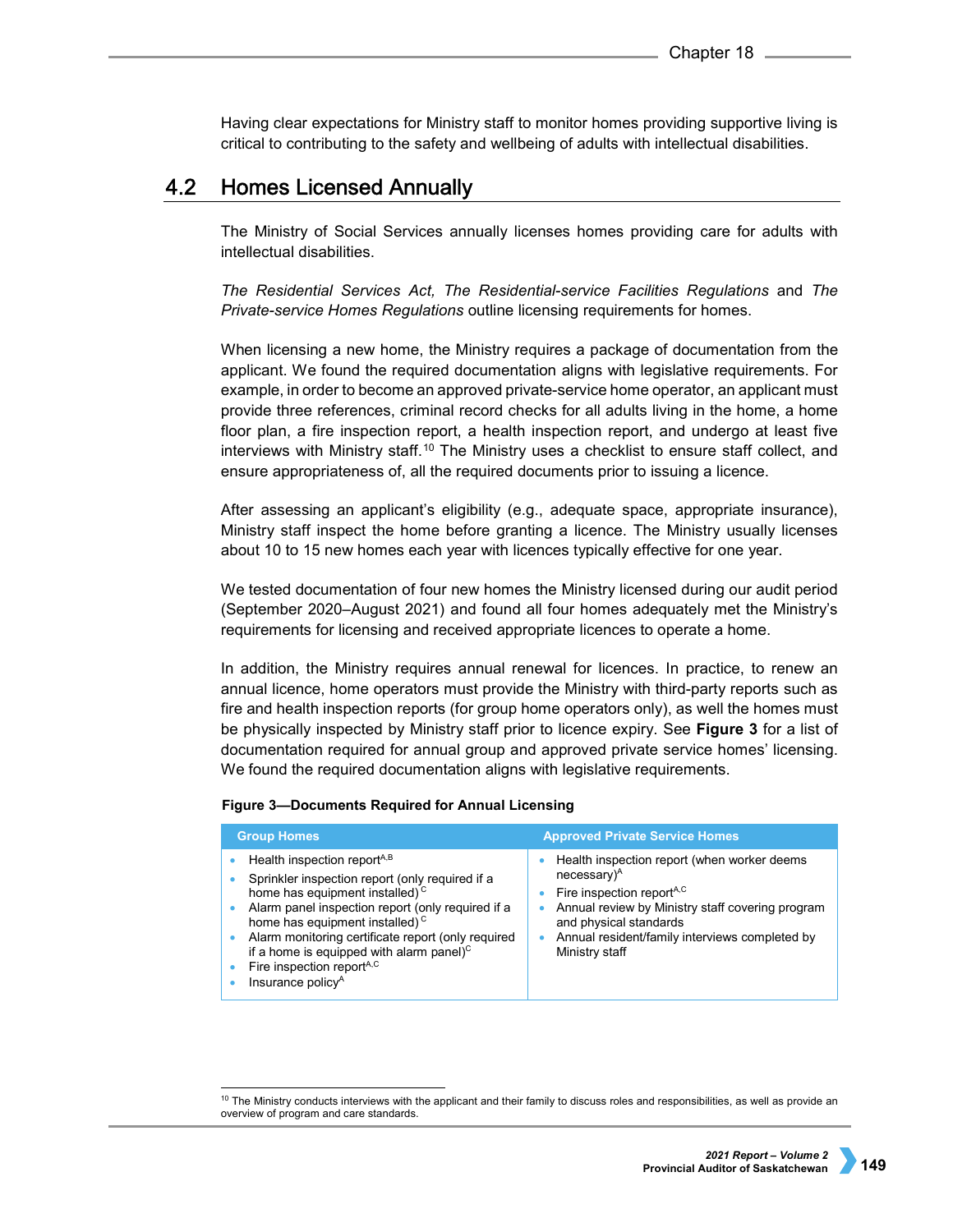| <b>Group Homes</b>                                                                                                                           | <b>Approved Private Service Homes</b> |  |  |  |  |
|----------------------------------------------------------------------------------------------------------------------------------------------|---------------------------------------|--|--|--|--|
| Program standards report <sup>A</sup> (Ministry completed<br>client-care report)                                                             |                                       |  |  |  |  |
| Physical standards report <sup>A</sup> (Ministry conducted<br>physical inspection)                                                           |                                       |  |  |  |  |
| <sup>A</sup> Required by <i>The Residential-service Facilities Requiations</i> (group homes) or <i>The Private-service Homes Requiations</i> |                                       |  |  |  |  |

<sup>A</sup> Required by *The Residential-service Facilities Regulations* (group homes) or *The Private-service Homes Regulations* (approved private service homes) Completed by the Saskatchewan Health Authority. We note that the health inspection report provided by the Authority covers

the public health order requirements due to COVID-19 (e.g., hand hygiene practices, availability, and use of personal protective equipment).<br><sup>C</sup> Completed by a third-party contractor.

We tested 20 existing homes with licences renewed in our audit period (September 2020 – August 2021) and found all of them appropriately licensed. None of the tested homes operated with an expired licence. We also reviewed the list of all licences and associated expiry dates and found all were current.

Once a new home operator receives their licence, the Ministry enters into an agreement with them. The agreement clearly states that home operators must follow legislative requirements in its operations, including an annual licensing requirement. Group home operators annually sign addendums to their agreements while approved private service home operators only sign an initial agreement.

Annual licensing ensures only those homes meeting requirements continue to operate and provide care to adults with intellectual disabilities.

### 4.3 Untimely Resolution of Deficiencies in Conditional Licences

The Ministry issues conditional licences when deficiencies or delays in receipt of documentation result during the annual licence renewal process. However, the Ministry continued to issue conditional licences even though deficiencies remained unresolved.

A conditional licence allows a home operator to continue to operate, however, the licence expires earlier than an annual licence because of a deficiency or outstanding documentation. For example, the Ministry issues a conditional licence when it finds a home operator not compliant with an inspection requirement (e.g., a faulty fire alarm), or certain reports required for licence renewal remain outstanding by the licence expiration date (e.g., health inspection report not provided on time).

Issuing a conditional licence means Ministry staff will return to the home sooner than annually to inspect the home and assess whether a home operator resolved a deficiency. Conditional licences can be issued for a period up to six months. Although, we found if deficiencies persisted, the Ministry continued to issue conditional licences.

During the COVID-19 pandemic, the Ministry issued more conditional licences as many homes could not undergo third-party inspections (e.g., fire inspections) or in-person inspections by Ministry staff as the Government imposed visiting restrictions. At July 2021, about 45% of 247 group homes and about 70% of 202 approved private service homes held conditional licences, mostly relating to COVID-19 pandemic restrictions (e.g., inability to obtain fire inspection report from third-party who needed to visit the home).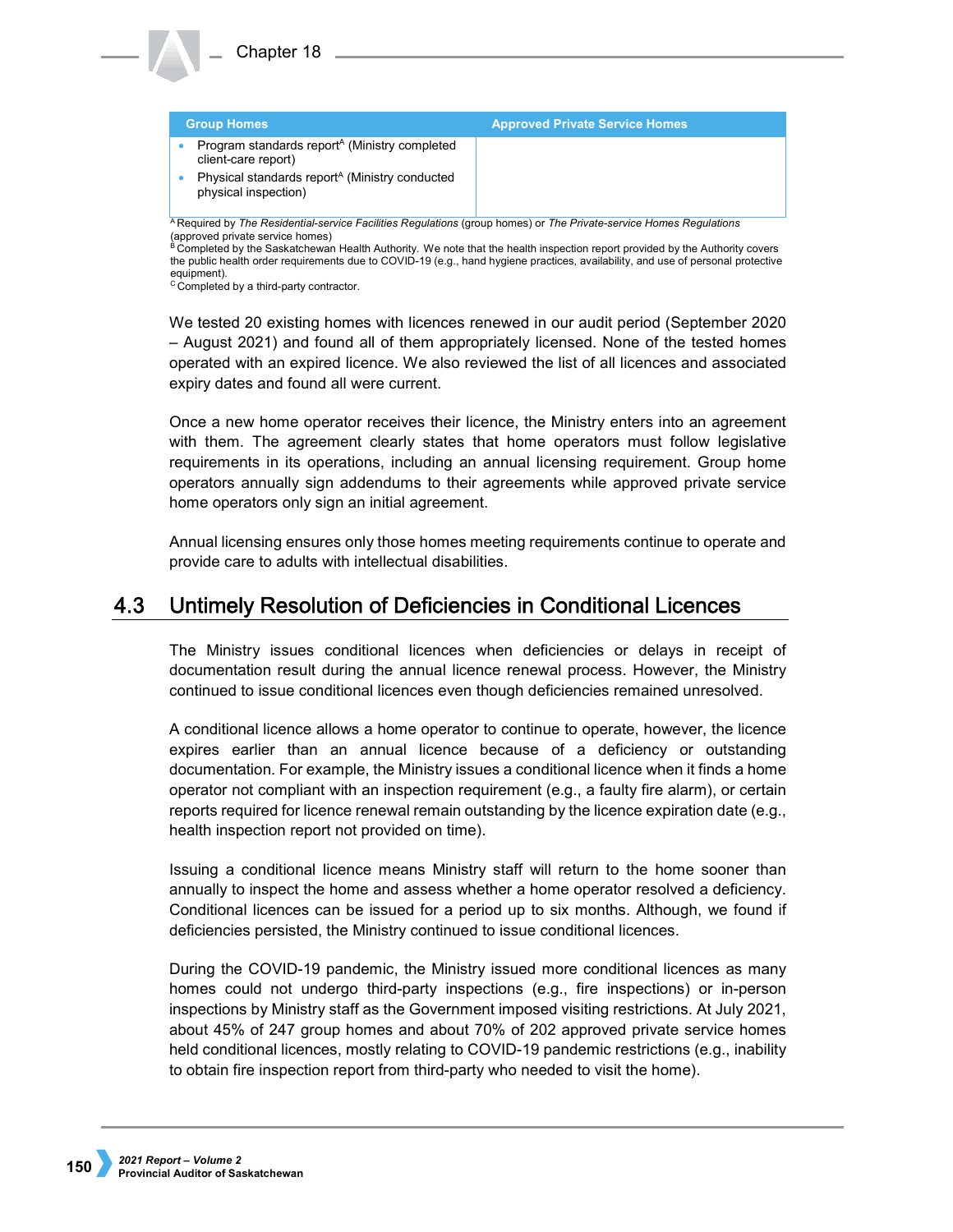In-person Ministry inspections resumed in July 2021 and the Ministry indicated it will complete in-person inspections as conditional licences expire. However, the Ministry does not centrally track key information for issuing conditional licences (e.g., not receiving a fire inspection report versus identifying an existing deficiency such as a faulty fire extinguisher) to help prioritize inspections (see **Recommendation 4**).

We tested 20 homes licensed in 2020–21 and found all of them appropriately received either conditional (up to six months) or annual licences; with 11 conditional licences (55%) and nine annual licences issued. We found reasoning for conditional licences included health and fire inspection report delays due to the COVID-19 pandemic's impact or deficiencies found during fire inspections needing to be resolved.

As the Ministry does not keep data on previously issued licences, we could not assess how many homes in total held conditional licences for more than a year (see **Section 4.6**). We assessed 20 homes and found one approved private service home operating with a conditional licence since October 2019 due to deficiencies found during a fire inspection and then due to the impact from the COVID-19 pandemic (i.e., awaiting follow up fire inspection). As at September 2021, this one approved private service home with a conditional licence still did not have a fire inspection report completed two years later. Fire inspections confirm whether homes' fire detection systems run properly.

Not tracking and addressing significant deficiencies identified during inspections within a reasonable timeframe (e.g., after six months), may result in clients living in unsafe conditions (e.g., home not protected by a working fire alarm).

**1. We recommend the Ministry of Social Services monitor resolution of deficiencies stated in conditional licences for group and approved private service homes within a reasonable timeframe.**

#### 4.4 Home Inspection Checklist Lacks Key Risk Areas

The Ministry of Social Services uses inspection checklists to summarize areas examined during home inspections. However, the checklist does not cover all key risk areas requiring evaluation as part of an inspection.

The Ministry's inspections assess homes' compliance with legislative requirements for home operation using checklists. We found the checklists align with the Act and regulations.

Using checklists, Ministry staff inspect numerous areas as set out in **Figure 4**. For group homes, the Ministry uses two inspection checklists, the physical standards report and program standards report; while staff use one checklist called an Annual Review for inspecting approved private service homes. The physical standards report inspection checklist focuses on the home's physical safety and design and the program standards report inspection checklist focuses on the daily care a client receives in the home.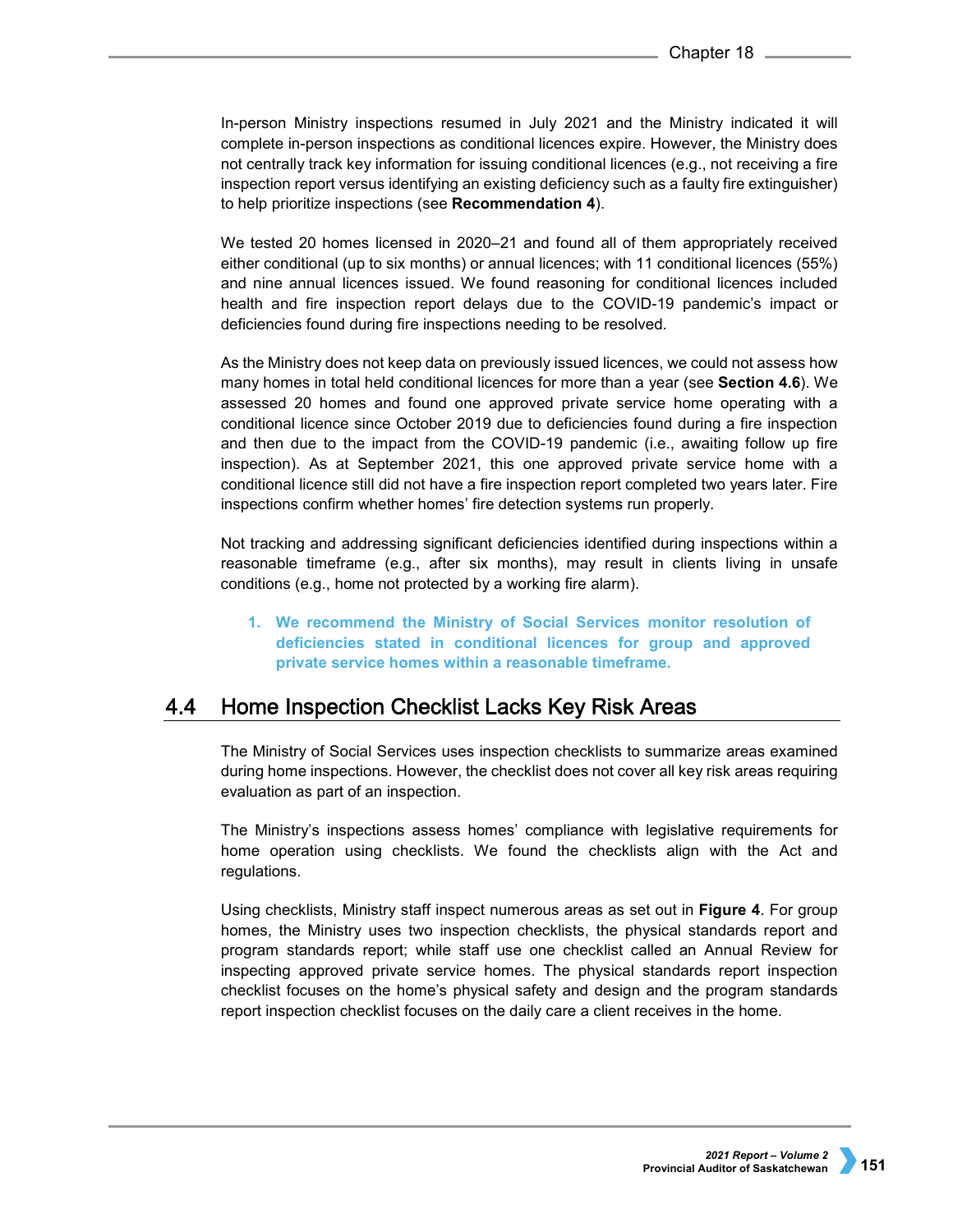# **Figure 4—Summary of Areas Covered During Home Inspections on Checklists**

### **Physical standards report inspection**

- Location (e.g., accessible to public transportation, parks)
- Required designated areas (e.g., areas for dining, sleeping, and food preparation used only for those purposes)
- Sleeping accommodation (e.g., one bed per client, no more than two clients in one bedroom)
- Bedroom furnishings (e.g., storage for personal belongings)
- Washroom facilities (e.g., at least one wash basin and a toilet for every five clients)
- Exits (e.g., all exits equipped with easy-to-use hardware)
- Safety equipment (e.g., where required: nightlights, non-skid bath mats)
- Appropriate spaces for day room, study space, yard
- Accessibility (e.g., appropriate equipment for clients with physical disabilities)
- Medical treatment (e.g., first aid supplies available)
- Medication (e.g., locked medicine cabinet)

### **Program standards report inspection**

- Services and programs (e.g., home provides care in a family-like setting)
- Meals (e.g., nutritionally balanced)
- Social/Recreational interaction and program supplies (e.g., opportunity to enjoy social life)
- Personal records (e.g., complete records of individual programing for each client)
- Medical treatment protocols (e.g., call physician in case of serious illness,)
- Medication (e.g., only medication authorized by a physician given to a client)
- Staff training in client-care policies, personal planning for clients

Source: Based on information provided by the Ministry of Social Services.

While the checklists align with the Ministry's legislative requirements, we also compared them to the checklist the Ministry of Health uses for licensing personal care homes.<sup>[11](#page-9-0)</sup> Personal care homes house the elderly; another vulnerable group. We found the Ministry of Social Services does not assess group and approved private service homes in the following safety areas outlined in personal-care home checklists that could impact clients' health and safety:

- $\triangleright$  Adequate handling of medication (e.g., retaining medication in original packaging, returning unused or expired medication to pharmacy). We noted one serious incident in 2020–21 with inappropriate disposal of medication at a group home.
- $\triangleright$  Setting maximum water temperature for clients' use (e.g., water accessible to clients does not exceed 49 degrees Celsius). We noted one serious incident at a group home where the water gauge did not work and a client was immersed into hot water, resulting in injury in 2021–22.
- $\triangleright$  Safety measures for clients at risk of wandering (e.g., alarm system). We noted 34 serious incidents of missing/wandering persons in 2020–21.
- $\triangleright$  Waste disposal (e.g., toxic and poisonous substances stored and disposed appropriately)

In addition, checklists did not prompt Ministry staff to check whether clients appear dressed and groomed appropriately for the day.

A comprehensive checklist assessing key home safety areas potentially impacting clients' health and safety is necessary to determine deficiencies and correct them before serious incidents occur.

<span id="page-9-0"></span> $11$  The checklists do not prompt Ministry staff to check and document conclusions for display of licences at group homes.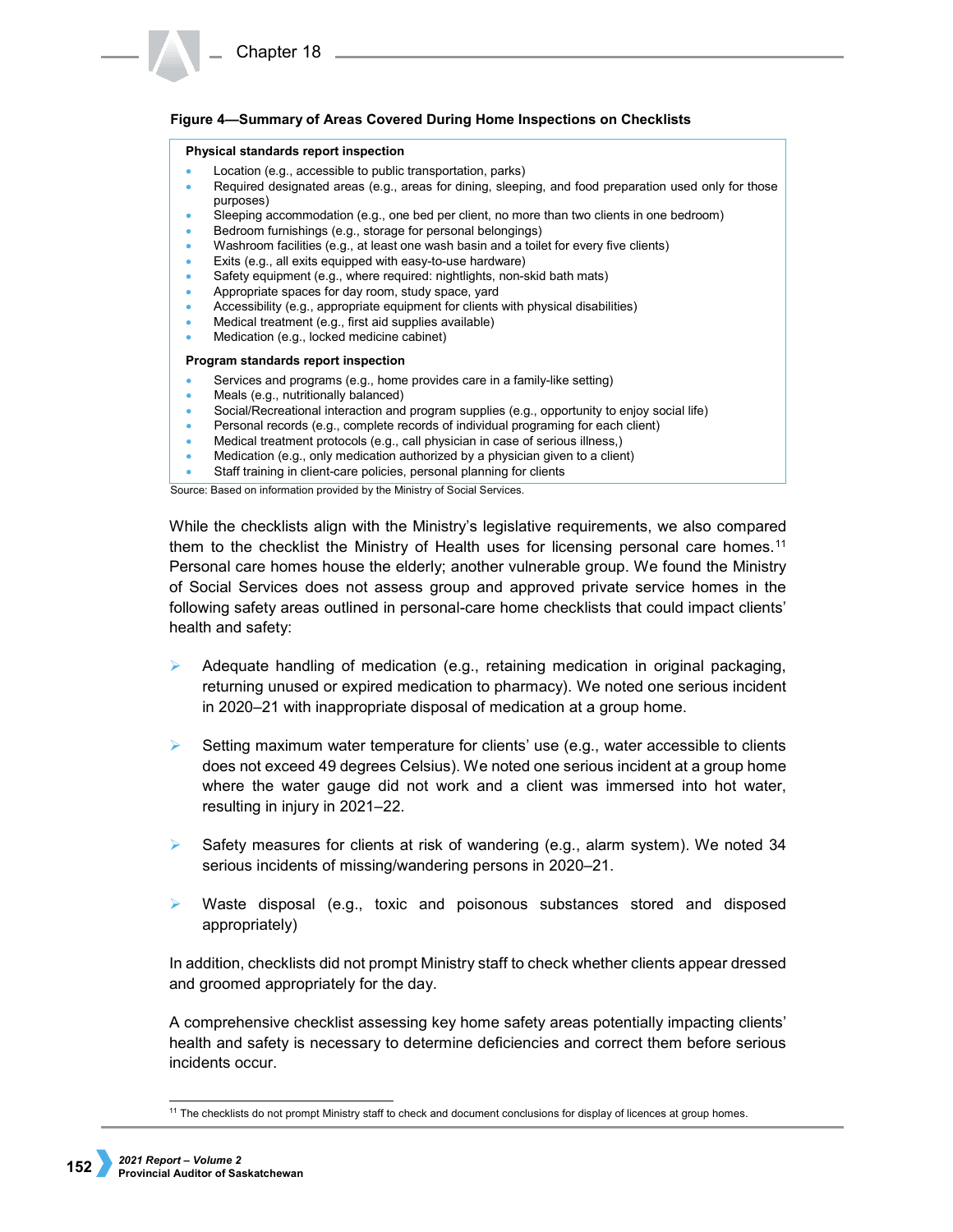In addition, we found the Ministry does not have written guidance on items required for examination by third-parties during a fire inspection. We found that fire inspection reports for all 20 homes we tested contained different information; fire inspection reports for homes in urban areas offered more details than those inspected in rural areas. For example, some inspection reports provided details on what was inspected (e.g., home access, exit signs, smoke alarms) whereas other reports provided only a summary stating no deficiencies identified. We note the Ministry must work with the Ministry of Government Relations to establish required content of a fire inspection report (i.e., detailed inspection checklist).

A detailed checklist comprising the Ministry's expectations required in a third-party report would help to clearly explain inspection and reporting requirements. Furthermore, if Ministry staff consider the reports unclear, they may not identify, and seek to rectify, deficiencies.

**2. We recommend the Ministry of Social Services update home inspection checklists to cover key risk areas at group and approved private service homes.**

## $4.5$ Not Every Group Home Assessed Annually to Evaluate **Program Standards**

The Ministry requires staff to annually assess each group and approved private service home's physical standards. However, the Ministry does not require staff to visit every group home at least annually to assess each home meets minimum program standards.

Two Ministry divisions (contract administration unit and community services unit) are involved in inspecting group homes. The Ministry's community-based organization consultants inspect each group home annually and complete a physical standards report (see **Figure 4** for details of the physical standards report). While Ministry community service workers are responsible for completing an annual program standards report (see **Figure 4**) for a group home operator, they are not expected to inspect each group home.

One group home operator may operate more than one home (e.g., one group home operator in Saskatoon operates 12 group homes). The Ministry uses the program standards inspection as a primary tool to assess aspects of care for clients such as meals, social interactions, and properly storing personal records.

For 10 group homes tested, we found the Ministry completed the physical standards report for each home, but the Ministry only completed the program standards report for a singular home operator and not each of the homes they operate. Thus, we do not know whether Ministry staff visited the particular group homes we assessed.

During 2020–21, often, Ministry staff would not physically inspect homes, but rather complete a virtual update (e.g., video or phone call). Virtual updates do not allow for interaction with clients living at the homes. In-person inspections resumed in July 2021, when the Government lifted the state of emergency for the province. As the Ministry does not keep centralized data on homes, we could not assess how many homes were inspected in the past year—in-person compared to virtually (see **Section 4.6**).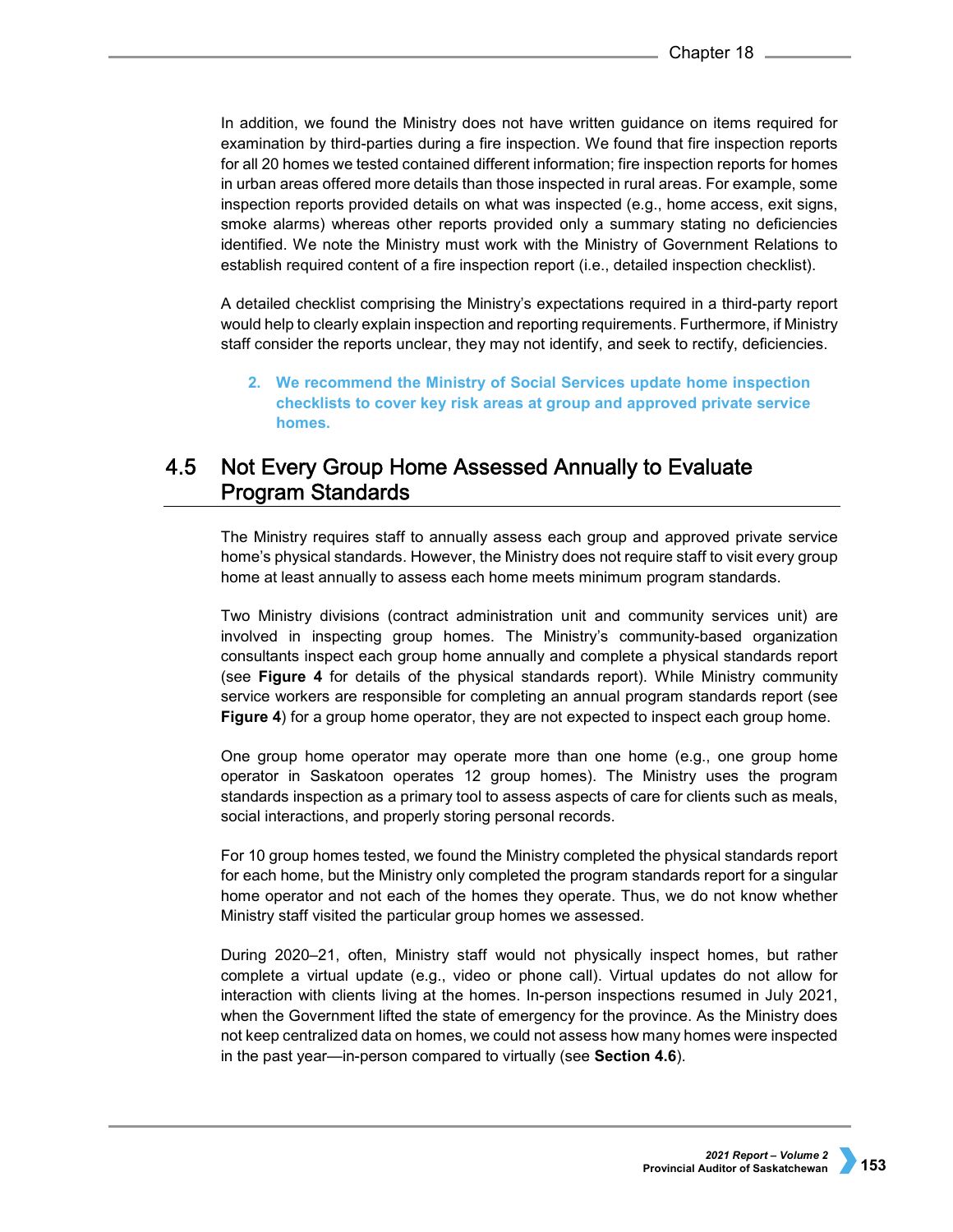For 19 out of 20 homes we tested, we found all had a completed program standards report and a physical standards report. One approved private service home did not have a recent Ministry inspection with its latest reports issued in 2019 because of delays in obtaining a fire inspection report. The Ministry repeatedly issued the home six-month conditional licences without the required third-party inspection.

Without regularly inspecting each group home to assess program standards, the Ministry may not know whether clients receive appropriate and quality care. This may lead to licensing group homes that do not meet minimum standards of care (e.g., medication inappropriately administered, poorly balanced meals).

**3. We recommend the Ministry of Social Services annually inspect each group home to assess if it meets the minimum program standards requirements.**

#### 4.6 **Central System to Track Licensed Homes Needed**

The Ministry of Social Services lacks a centralized tracking system for compiling current and historical information about licensed homes (e.g., required licensing documentation, home inspection reports).

Annual home-operating licence renewal requires numerous documents with the majority of documents maintained in multiple, manual files. In addition, licensing and inspecting of homes caring for adults with intellectual disabilities involves multiple Ministry staff resulting in manual files dispersed across the province.

More than 30 staff conduct group homes' annual inspections and licensing, including: 15 community-based organization consultants, one Community Living Support Division administrative support staff and one program consultant, as well as 12 to 15 community service workers at various regional offices.<sup>[12](#page-11-0)</sup> For approved private service homes, 14 staff at various regional offices conduct annual inspections and licencing, including: 13 community service workers, and one Community Living Support Division program consultant.[13](#page-11-1)

Two program consultants are responsible to assess all documentation for home licensing and, when satisfied, issue the licence. Both consultants keep a spreadsheet with a list of homes and licence expiration dates. However, no centralized system exists to track each home's key information including: inspection dates, third-party reports, identified deficiencies, and deficiency remediation dates.

The Ministry collects information on serious incidents each year (see **Section 4.10**), but it does not track and compile the data by home. This lack of information inhibits Ministry management from accurately assessing the magnitude of issues at homes.

Having a centralized system to track documentation and steps completed in the home licensing process each year would aid in monitoring whether licences are expired, assessing whether inspections are completed, and determining if required documentation

<span id="page-11-0"></span> <sup>12</sup> Total of 253 group homes as of March 31, 2021.

<span id="page-11-1"></span><sup>&</sup>lt;sup>13</sup> Total of 206 approved private service homes as of March 31, 2021.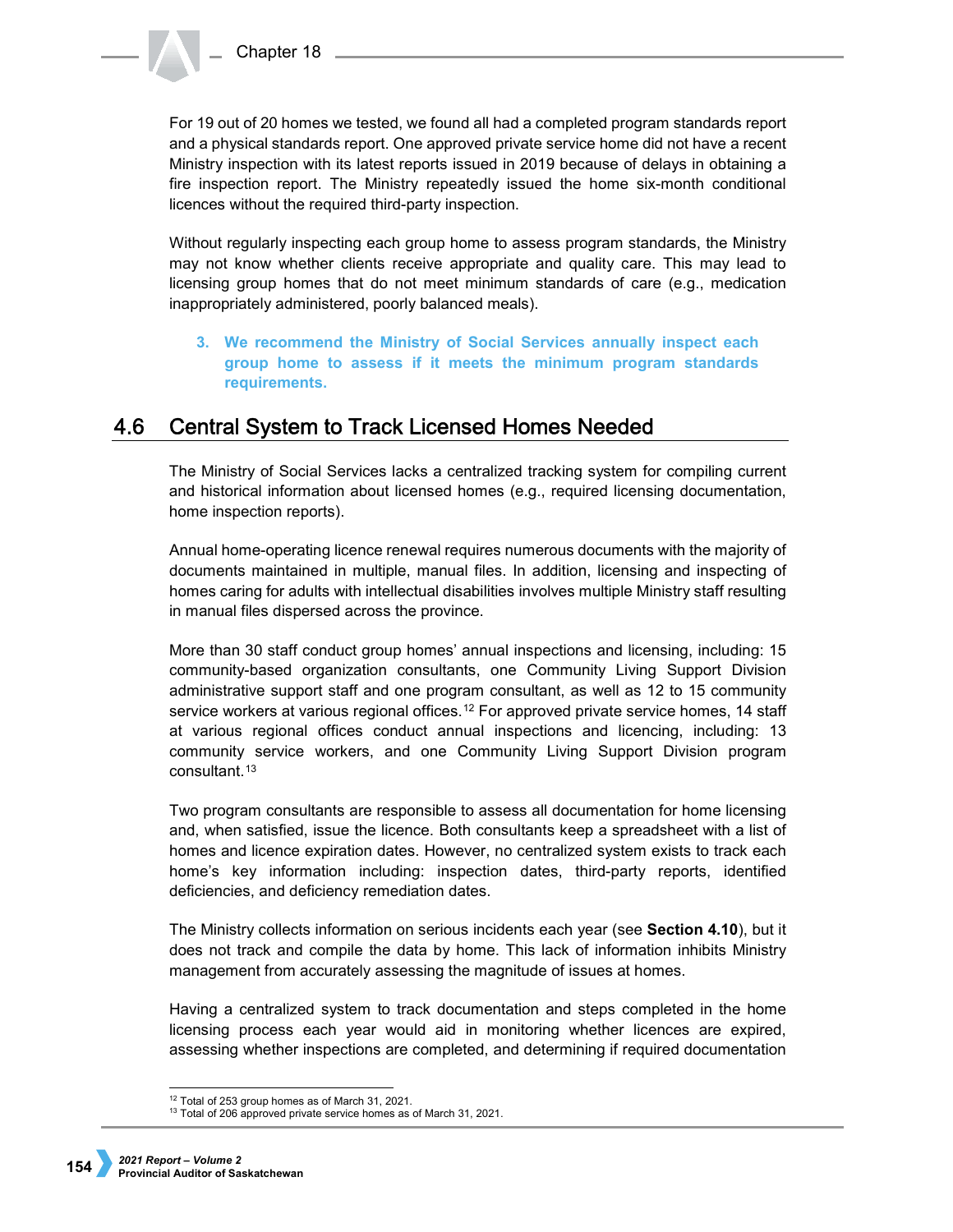is obtained and reviewed. It would also allow the Ministry to collate and analyze common data about each licensed home and identify any persistent issues that may impact client care.

**4. We recommend the Ministry of Social Services use a central system to track key information about group and approved private service homes.**

#### $4.7$ Verification of Periodic Criminal Record Checks Lacking

The Ministry of Social Services neither verifies criminal record checks for staff working at group homes upon initial licensing, nor does it require proof of periodic criminal record checks at group homes or approved private service homes.

An approved private service home requires a criminal record check for initial licensing. In order to operate an approved private service home, an applicant needs to present a criminal record and a vulnerable sector check for all adults living at the home.[14](#page-12-0) However, the Ministry does not require periodic checks after initially approving the private service home. We found approved private-service home operators delivered services for 13 years on average (as of July 2021: ranging from a few months to 51 years).

The Ministry requires group home operators to establish policies requiring criminal record and vulnerable sector checks every two years for management, staff, and volunteers working with clients. However, the Ministry does not have a process to verify whether this occurs (i.e., it does not periodically assess whether group home staff completed criminal record checks as required).

Good practice in other jurisdictions require periodic criminal record checks. For example, in British Columbia, anyone who works directly with vulnerable adults needs to provide a criminal record check once every five years.

Lack of verification of periodic criminal record checks for people providing services to vulnerable populations such as adults with intellectual disabilities increases the risk of financial, physical, or sexual abuse.

**5. We recommend the Ministry of Social Services verify completion of periodic criminal record checks for people caring for adults with intellectual disabilities living in group and approved private service homes.**

#### <span id="page-12-0"></span>4.8 Appropriate Policies Communicated to Homes

The Ministry of Social Services communicated to home operators appropriate care standards for adults with intellectual disabilities living at Ministry-funded homes.

<sup>&</sup>lt;sup>14</sup> A Vulnerable Sector Verification is used to determine the possible existence of a criminal record and/or a sexual offence conviction for which an individual has received a pardon. *The Criminal Records Act* defines vulnerable members of society as persons who, because of age, a disability, or other circumstances, whether temporary or permanent are in a position of dependence. Any individual applying to work in a paid or volunteer position where they will be in contact with a vulnerable person may be required to complete a Vulnerable Sector Verification. Some examples of positions who work within vulnerable sectors are: teachers, social workers, daycare workers, coaches and volunteers[. www.reginapolice.ca/resources/criminal](http://www.reginapolice.ca/resources/criminal-record-check/)[record-check/](http://www.reginapolice.ca/resources/criminal-record-check/) (23 July 2021).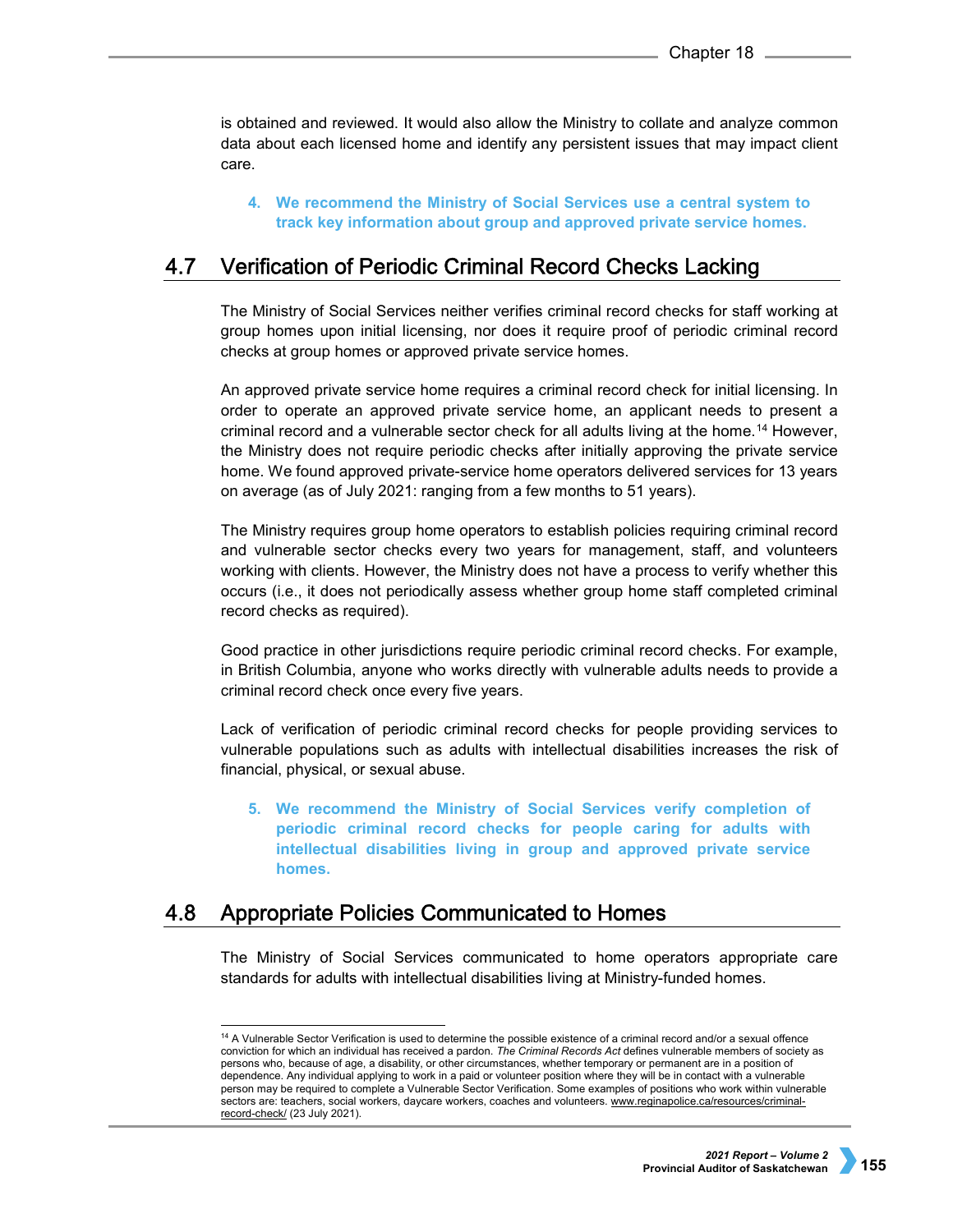The Ministry's *Comprehensive Personal Planning and Support Policy* provides general principles and standards for supporting clients: treating them with dignity and respect, supporting them in decision-making, and aiding them in developing person-centred plans based on their goals, dreams, and aspirations to enhance their development and quality of life.

In addition, the Ministry established client anti-abuse policies describing acceptable staff conduct in homes and serious incident reporting requirements relating to clients' health and safety, including abuse allegations.<sup>[15](#page-13-0)</sup>

We found the policies align with good practice in supporting adults with intellectual disabilities.

The Ministry adequately communicates these standards by providing these policies to approved private service home operators through its *Approved Private Service Homes Program Proprietor's Reference Manual* and to group home operators through training packages. Agreements with home operators clearly state they must follow Ministry's policies.

We found all 20 homes tested had signed agreements.

We found the Ministry provides training for approved private service home operators on policies and reviews key points with them during annual inspections.

For group home operators, the Ministry provides training packages and supports group home operators as they lead training for their staff. The Ministry also receives a report annually on whether all group home operators' staff received training on key policies related to clients' provision of care. For 10 group homes tested, we found that group home operators reported to the Ministry a rate of about 95% of staff trained on the *Comprehensive Personal Planning and Support Policy* and the *Participant Abuse Policy*.

In addition, the Ministry offers other training courses for home operators to help support clients in a positive way like how to support people successfully, positive behaviour support, professional assault response training, and other courses.

Appropriately communicating care standard policies and providing training on them helps ensure those who care for adults with intellectual disabilities understand their role and responsibilities.

## 4.9 No Regular Assessment of Homes Fulfilling Clients' Person-**Centred Plans**

The Ministry of Social Services expects home operators to develop and fulfill personcentred plans, directing the care and support for a client, but it does not assess whether plans are adequate and fulfilled.

<span id="page-13-0"></span><sup>&</sup>lt;sup>15</sup> Participant Abuse Policy for group home operators at [www.creativeoptionsregina.ca/wp-content/uploads/2015/11/CLSD-](http://www.creativeoptionsregina.ca/wp-content/uploads/2015/11/CLSD-Participant-Abuse-Policy.pdf)[Participant-Abuse-Policy.pdf;](http://www.creativeoptionsregina.ca/wp-content/uploads/2015/11/CLSD-Participant-Abuse-Policy.pdf) Approved Private Service Homes Abuse Policy at [pubsaskdev.blob.core.windows.net/pubsask](http://pubsaskdev.blob.core.windows.net/pubsask-prod/78769/APSH-Program-Manual.pdf)[prod/78769/APSH-Program-Manual.pdf](http://pubsaskdev.blob.core.windows.net/pubsask-prod/78769/APSH-Program-Manual.pdf) (30 August 2021).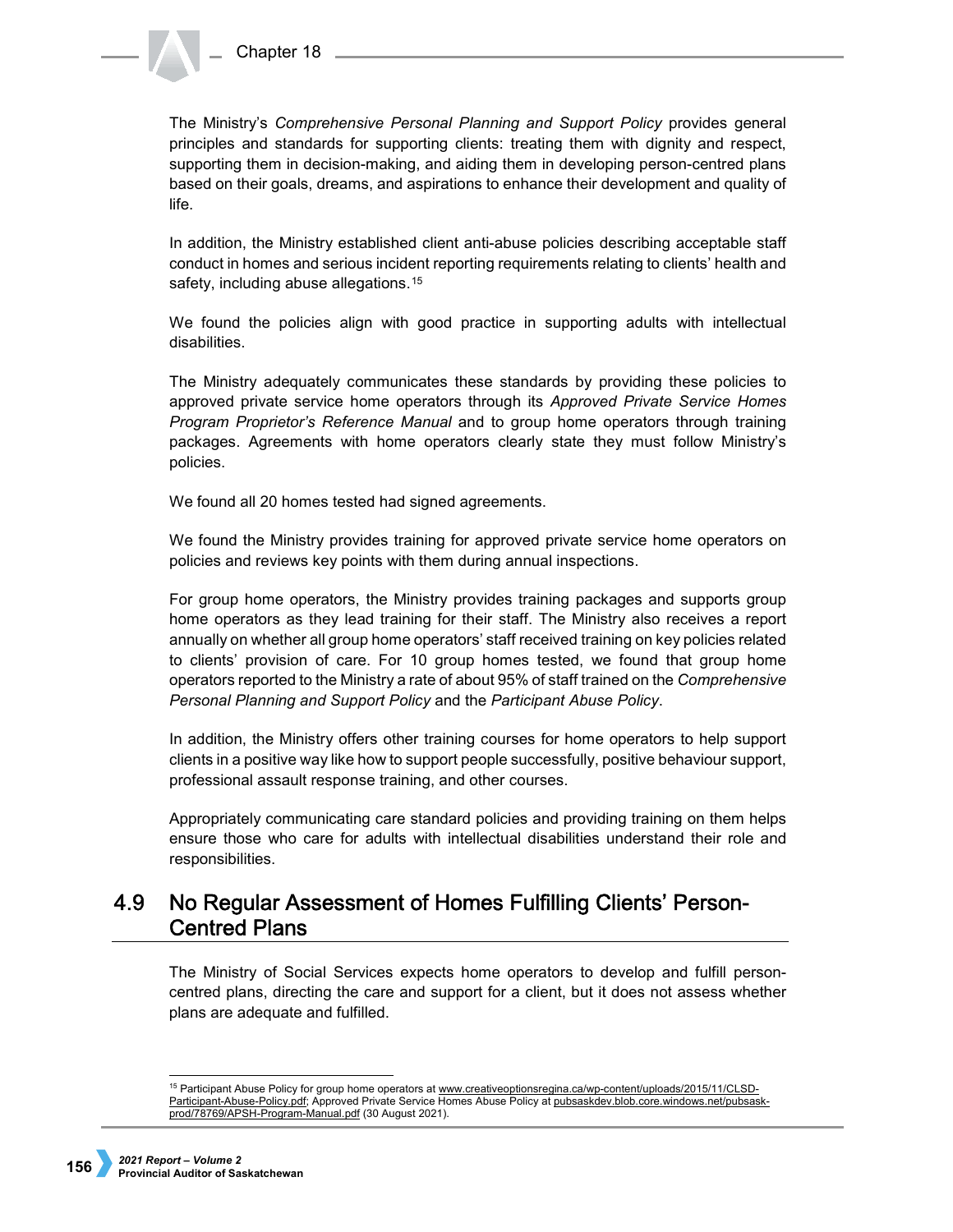The Ministry's *Comprehensive Personal Planning and Support Policy* requires group and approved private service homes' staff to develop person-centred plans with their clients and review them at least every two years. The Ministry's community service workers may provide support in developing person-centred plans. The policy indicates the personcentred plans should include clear objectives, actions, responsibilities, and timeframes, and planning should be client-centred (e.g., client decides who participates in planning and all objectives of the plan should be client-driven) but does not provide specific, detailed guidance.

For example, if a client desires to increase swimming activity, some of the planned actions should address this desire. This client's support team (e.g., family, home operator, dayprogram staff) would set actions to visit a swimming pool on a regular basis.

The Ministry expects person-centred planning as an ongoing process with regular reviews to ensure it provides appropriate supports to execute the plans. To support home operators in creating person-centred plans, the Ministry maintains a webpage with resources to aid home operators in supporting clients and develop plans that fit their specific setting.<sup>[16](#page-14-0)</sup>

The Ministry has also jointly with home operator representatives developed a website with numerous resources on creating a person-centred culture.[17](#page-14-1) While the website does not have a template or specific guidance on what a quality person-centred plan should include, it does outline components of a person-centred culture. See **Figure 5** for a list of good practice on what a quality person-centred plan would include.

## **Figure 5—Components of a Quality Person-Centred Plan**

- What people appreciate about the client (strengths)
- What is important to the client now, and in the future
- What is important for the client to stay healthy, safe and hold a valued role in society (support needs)
- What is working and not working in a client's life from different perspectives
- Clear outcomes directly connected to what is important to and for the client
- Detailed action plan that takes all potential supports (using support sequence) into account with specific dates and people responsible as well as a specific review date

Source: Helen Sanderson Associates, *Care and Support Planning.*

We tested 30 client records at the Ministry and found:

- Seven out of 30 (23%) client records did not include any person-centred plans
- $\triangleright$  Nine out 23 (39%) client records had existing plans at least four years old; with the most recently developed plan in 2017 and oldest plan developed in 2013

In addition, the Ministry does not review the person-centred plans for adequacy. We reviewed the 23 plans against the Ministry's policy and good practice (see **Figure 5**) and found:

 Sixteen out of 23 plans (70%) did not meet any or most components of a quality person-centred plan and the Ministry's policy

<sup>&</sup>lt;sup>16</sup> [pubsaskdev.blob.core.windows.net/pubsask-prod/78769/APSH-Program-Manual.pdf](https://pubsaskdev.blob.core.windows.net/pubsask-prod/78769/APSH-Program-Manual.pdf) (30 August 2021).<br><sup>17</sup> Rerson Centred Saskatchewan, Nurturing person centred sultures of support across Saskatchewar

<span id="page-14-1"></span><span id="page-14-0"></span><sup>17</sup> *[Person-Centred Saskatchewan—Nurturing person-centred cultures of support across Saskatchewan](https://personcentredsk.ca/)* (personcentredsk.ca) (5 October 2021).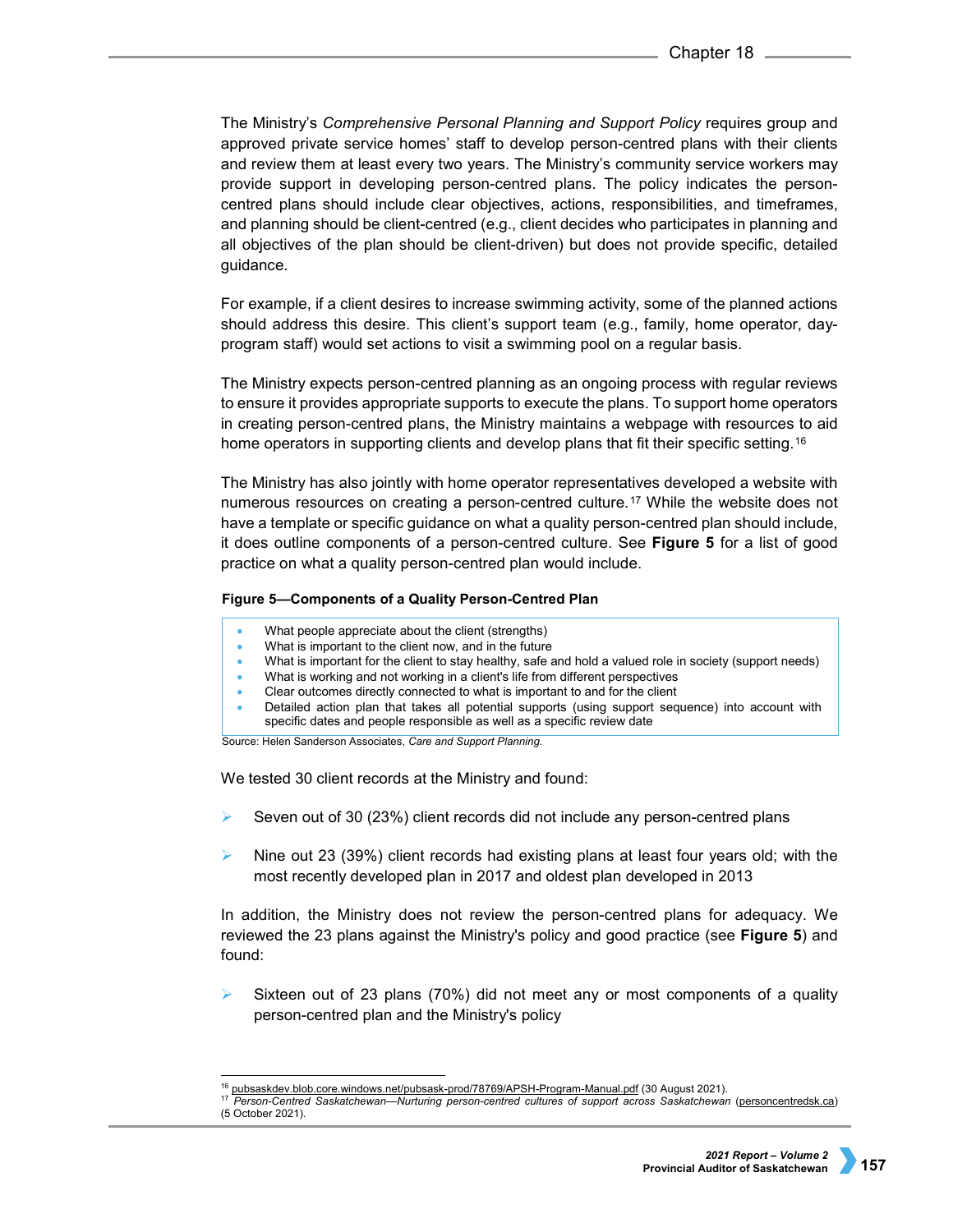Seven out of 23 plans (30%) met either all or most components of a quality personcentred plan and the Ministry's policy

The plans did not include what is important for a client rendering the plans generally inadequate; no specific supports identified; no action plans and accountability present; and when actions were present, there was no connection to what is known about the client.

The Ministry does not have any process to periodically (e.g., annually, every two years) assess the quality and completion of plans. We found the Ministry did not, for 15 out of 23 plans (65%), evaluate previous plans or actions.

Management indicated it hired a contractor in May 2021 to develop outcomes for home operators, a performance management framework, and related tools. This may result in the Ministry better monitoring whether home operators support improved outcomes for adults with intellectual disabilities (e.g., through person-centred plans).

In addition, we tested records of the same 30 clients and found 63% of these clients (19 out of 30 records) did not have any documented contact with the Ministry's community service workers in the last two years. The Ministry expects community service workers to see clients in group homes at least once a year and clients in approved private service homes once every quarter to assess whether clients receive quality care.

Management indicated it is currently working on establishing new standards for seeing clients based on a risk-based approach—seeing clients with higher needs on a more frequent basis.

Without periodic review of person-centred plans and periodically meeting with clients, the Ministry does not know whether clients receive quality care and live quality and fulfilled lives. Furthermore, the Ministry may not know whether any issues or concerns exist if Ministry staff does not visit or contact clients periodically.

- **6. We recommend the Ministry of Social Services periodically assess the quality and fulfillment of person-centred plans for adults with intellectual disabilities living in group and approved private service homes.**
- **7. We recommend the Ministry of Social Services have regular contact about the person-centred plans with adults with intellectual disabilities living in group and approved private service homes.**

# 4.10 Serious Incidents Tracked

The Ministry of Social Services tracks serious incidents reported at homes supporting adults with intellectual disabilities.

The Ministry implemented policies to protect clients from abuse and neglect and established a reporting system for home operators to self-report any serious incidents. A serious incident is a severe or unusual event involving a client living at a Ministry-funded home, which impacts a client's health and safety. For example, home operators and staff are to report any hospitalizations, unexpected illnesses, and abuse or neglect allegations (e.g., emotional, physical) within 24 hours to Ministry staff. In addition, family of clients or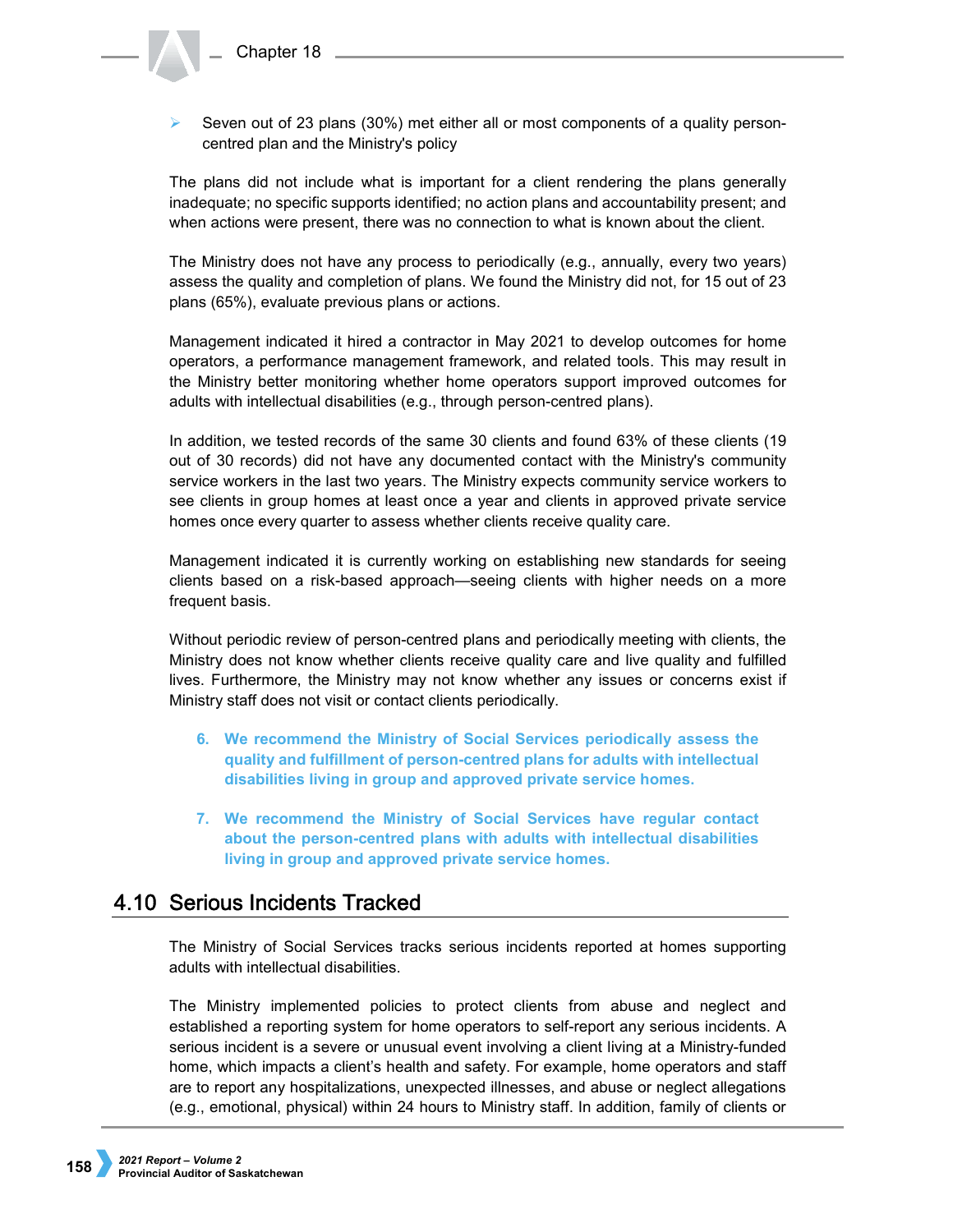day-program staff working with clients may report any concerns about a client's care to the Ministry (via phone, email, or in-person).

Once a Ministry community service worker receives a serious incident notification, they complete a serious incident form (see **Figure 6** for information tracked) and determine whether the incident requires an investigation. The community service worker forwards the serious incident form to the Ministry consultant responsible for centrally tracking incidents. Beginning May 2021, the Ministry began to compile serious incidents by home operator and incident type, and then report to directors and supervisors for their review.

## **Figure 6—Information Requirements of Serious Incident Reporting**

| The reporting form requires the following information:<br>Upon notification:<br>Incident type (e.g., unexpected illness, see Figure 7)<br>Date of incident (but not date reported, see Section 4.12)<br>Sector (e.g., group home)<br>Region (e.g., Central area)<br>Home operator (but not specific home, see Section 4.12)<br>٠<br>Client's name<br>Action taken (e.g., taken to hospital)<br>٠<br>Findings (founded, pending, unfounded)<br>٠<br>Summary of incident<br>٠<br>Upon completion of investigation<br>Updated findings (e.g., from pending to founded) |
|---------------------------------------------------------------------------------------------------------------------------------------------------------------------------------------------------------------------------------------------------------------------------------------------------------------------------------------------------------------------------------------------------------------------------------------------------------------------------------------------------------------------------------------------------------------------|
| Source: Ministry of Social Services' Serious Incident Reporting and Tracking System.                                                                                                                                                                                                                                                                                                                                                                                                                                                                                |
|                                                                                                                                                                                                                                                                                                                                                                                                                                                                                                                                                                     |

As shown in **Figure 7**, each year, homes report various types of serious incidents to the Ministry.

In 2020–21, group homes reported 748 serious incidents and approved private service homes reported 111 serious incidents—in total an overall 12% increase from the previous year. The majority of these reported serious incidents related to unexpected illness (for both group and approved private service homes) and medication abuse (for group homes).

In 2020–21, the Ministry received 58 notifications of disease outbreaks at 15 home operators, all related to COVID-19. The Ministry provided support to the home operators where COVID-19 outbreaks were reported. For example, the Ministry partnered with the Ministry of Health and the Saskatchewan Association of Safe Workplaces in Health (SASWH) on initiatives to support home operators in enhancing infection prevention and control measures and had personal protective equipment available for home operators who had challenges obtaining them.

| <b>Incident Type</b>               | <b>Group Homes</b> |             |             | <b>Approved Private Service Homes</b> |             |             |  |
|------------------------------------|--------------------|-------------|-------------|---------------------------------------|-------------|-------------|--|
|                                    | $2018 - 19$        | $2019 - 20$ | $2020 - 21$ | $2018 - 19$                           | $2019 - 20$ | $2020 - 21$ |  |
| Denial of Opportunity <sup>A</sup> | 3                  |             | 5           | 5                                     | 2           | 5           |  |
| <b>Disruption of Services</b>      |                    |             |             | 2                                     |             |             |  |
| Disease Outbreak                   |                    |             | 56          |                                       |             |             |  |
| <b>Emotional Abuse</b>             | 14                 | 14          | 18          | 6                                     | 8           |             |  |
| Expected Death <sup>B</sup>        | 5                  | 10          | 5           | っ                                     |             |             |  |
| Fall                               | 29                 | 42          | 47          | 12                                    | 9           |             |  |

|  |  | Figure 7-Serious Incidents in Group Homes and Approved Private Service Homes 2018-21 |  |
|--|--|--------------------------------------------------------------------------------------|--|
|--|--|--------------------------------------------------------------------------------------|--|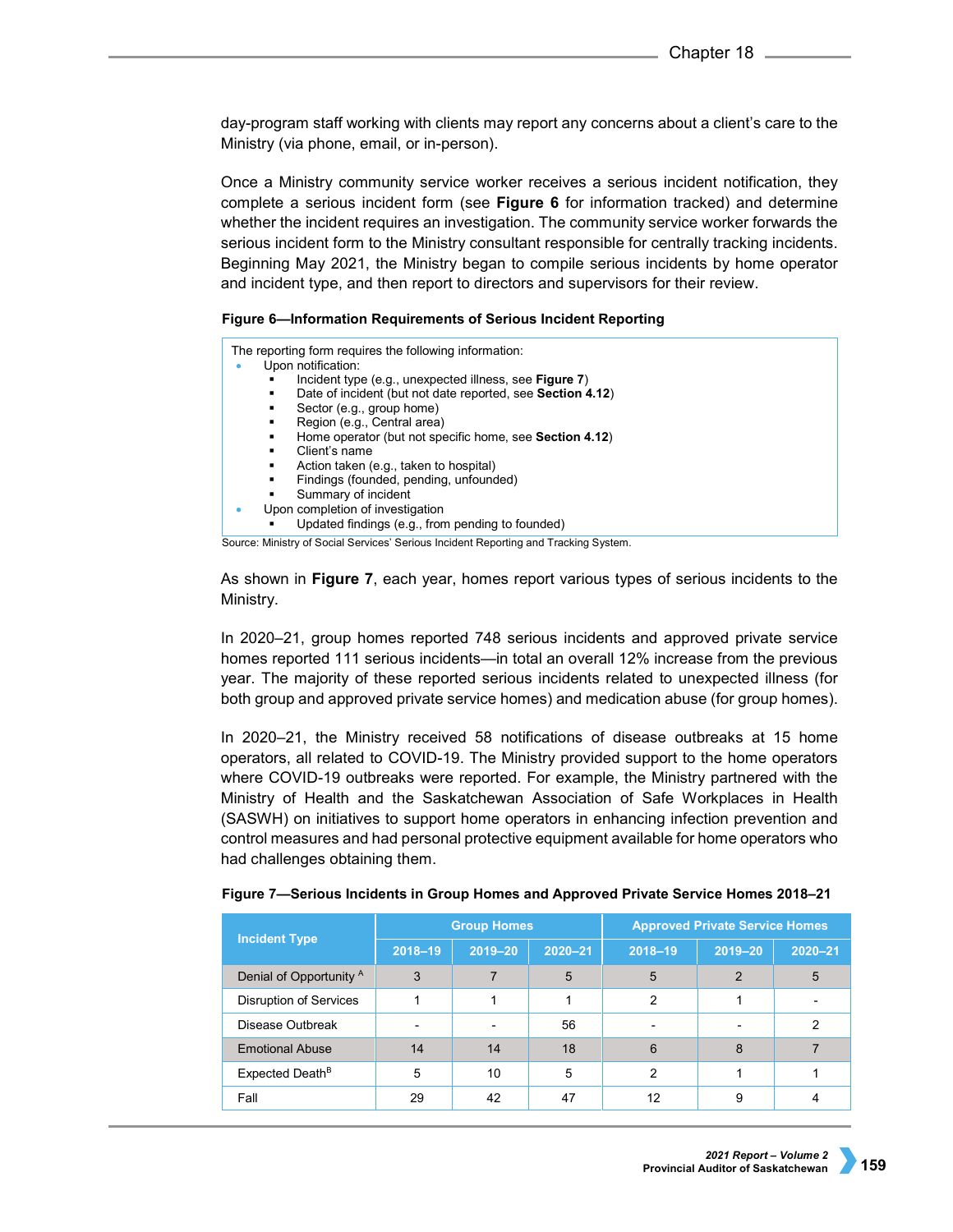|                             | <b>Group Homes</b> |                |              | <b>Approved Private Service Homes</b> |                |                |  |
|-----------------------------|--------------------|----------------|--------------|---------------------------------------|----------------|----------------|--|
| <b>Incident Type</b>        | $2018 - 19$        | $2019 - 20$    | $2020 - 21$  | $2018 - 19$                           | $2019 - 20$    | $2020 - 21$    |  |
| <b>Medication Abuse</b>     | 148                | 238            | 177          | 1                                     | 1              | 7              |  |
| Missing/Wandering<br>Person | 22                 | 17             | 18           | 7                                     | 11             | 16             |  |
| Motor Vehicle Accident      | 1                  | 3              | 1            |                                       | $\blacksquare$ | 1              |  |
| Neglect                     | 9                  | $\overline{4}$ | 25           | 2                                     | 5              | 5              |  |
| Other Injury                | 28                 | 27             | 46           | 4                                     | 5              | 1              |  |
| <b>Physical Abuse</b>       | 12                 | 31             | 29           | 5                                     | $\overline{7}$ | $\overline{4}$ |  |
| Poisoning                   | 1                  | 1              | $\mathbf{1}$ |                                       |                |                |  |
| <b>Property Abuse</b>       | 16                 | $\overline{2}$ | $\mathbf{1}$ | 5                                     | 1              | $\overline{4}$ |  |
| Sexual Abuse                | 3                  | $\overline{4}$ | ٠            |                                       |                |                |  |
| Suicide Attempt             | ۰                  | 1              | 5            | $\overline{\phantom{a}}$              | ۰              |                |  |
| Unexpected Death            | 10 <sup>1</sup>    | 13             | 18           | 4                                     | 2              | 3              |  |
| Unexpected Illness          | 245                | 260            | 295          | 52                                    | 41             | 51             |  |
| <b>Total</b>                | 547                | 675            | 748          | 106                                   | 94             | 111            |  |

Source: Based on information provided by the Ministry of Social Services.<br>Shaded rows indicate serious incidents the Ministry considers more critical and warrant an investigation.

A Denial of opportunity is a form of abuse when a client is prevented from accessing some preferred activity for no good reason. For example, staff purposefully stopping a client from joining other housemates in a pre-planned swimming activity, despite the activity being in the client's best interest or a client's favoured activity would constitute a denial of opportunity, especially if stopped for malicious reasons.

B An expected death refers to a client with a terminal illness diagnosis, or who receives palliative care.

The Ministry noted it is working on improving a definition of medication abuse (i.e., intentionally inappropriate use of medication or over-medication) to distinguish serious incidents from medication administration (e.g., single missed medication dosage). For 2020–21, we found many of the reported medication-abuse serious incidents related to a single medication dose missed or medicine not given on time (78 or 42% of reported medication-abuse serious incidents) or wrong medication given (e.g., inadvertently switched noon-hour medication for evening medication) (47 or 25% of reported medicationabuse serious incidents). Only three incidents reported would be considered truly medication abuse (e.g., allegation of staff over-medicating a client).

In cases of a client's death at a home, Ministry staff follow its client death protocol, which requires a formal report determining the cause of death if unexpected. Home operators must contact the police and the Ministry upon an unexpected client death. If necessary, the police or the Ministry contact the Chief Coroner's Office to determine the cause of death.

We tested three client death instances and found two occurred at a hospital, one at a home, and all deaths were from natural causes (e.g., a heart attack). In the case where the death occurred at a home, Coroners' staff determined the cause of death.

Centrally tracking serious incidents in a single comprehensive database can support organizational learning and enhance safer client care.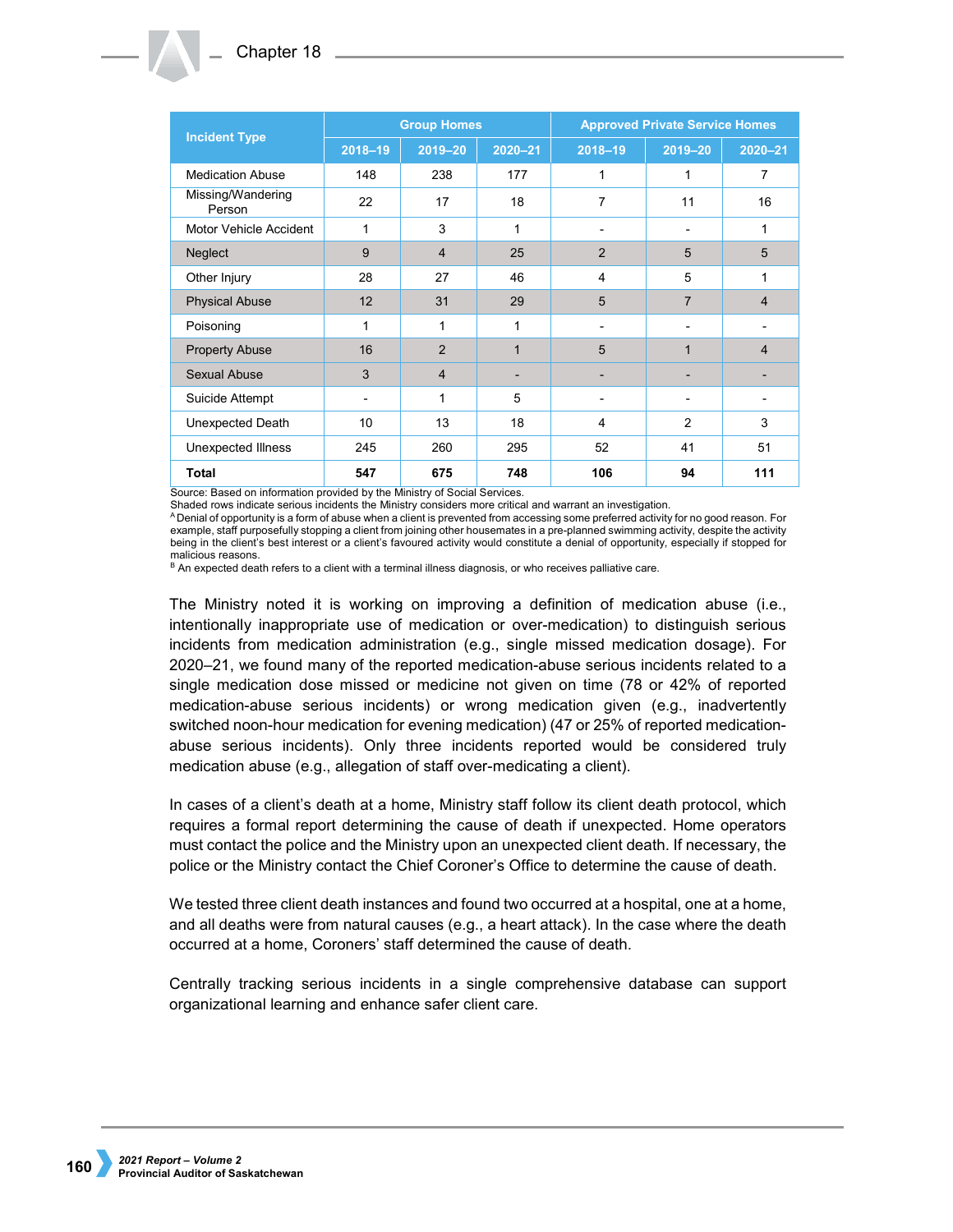# 4.11 Implementation of Serious Incident Investigation **Recommendations Not Monitored**

The Ministry of Social Services does not know whether recommendations included in serious incident investigation reports are implemented and if clients receive safe care.

The Ministry considers any allegations of abuse and/or neglect as critical serious incidents and must be investigated, while other serious incidents (e.g., hospital visit, expected death) are tracked for informative purposes, but do not warrant an investigation unless the Ministry decides otherwise.

In cases of abuse or neglect allegations at approved private service homes, Ministry community service workers investigate the allegation to determine whether an allegation was founded and provide a final report detailing a conclusion and recommendations, if needed, within 30 days of an incident.

In cases of abuse or neglect allegation at group homes, a Ministry community service worker supports the group home operator in investigating the allegation (i.e., is part of the investigation team). The Ministry expects investigations are completed within 30 days of starting an investigation. A report outlining a conclusion and recommendations, if needed, is given to the Ministry at the end of the investigation.

We tested 30 serious incident records from both types of homes: 15 did not require investigations (e.g., illness) and 15 did (e.g., emotional abuse allegations). We agreed with the conclusion for the 15 incidents not warranting investigations. For the other 15 serious incidents related to abuse or neglect allegations, we found the Ministry and home operators took appropriate steps:

- Investigations completed for 13 serious incidents
- $\triangleright$  One serious incident was not investigated, but Ministry staff confirmed the allegation because they witnessed emotional abuse directly. Due to other allegations of abuse and subsequent investigations, the Ministry revoked the home's licence.
- $\triangleright$  For the other serious incident, the home operator, in collaboration with Ministry staff, decided not to complete an investigation as they found no evidence abuse occurred

The Ministry does not provide timelines for when investigations should start, but we found investigations usually started within a week of a reported incident.

We found out of 13 investigations tested, seven were completed later than the Ministry's expectation (i.e., later than 30 days), ranging from 39 to 60 days since the investigation started or the incident occurred. We did not find any explanations for delays. Having investigations take longer than expected, means recommendations from the investigations may not be implemented promptly.

All 13 investigations tested resulted in final reports with appropriate recommendations as required by Ministry policy. Recommendations included actions like refresher training for staff, terminating a home operator's employee with a previous history of concerns, and implementing specific procedures for a client (e.g., safe bathing procedures).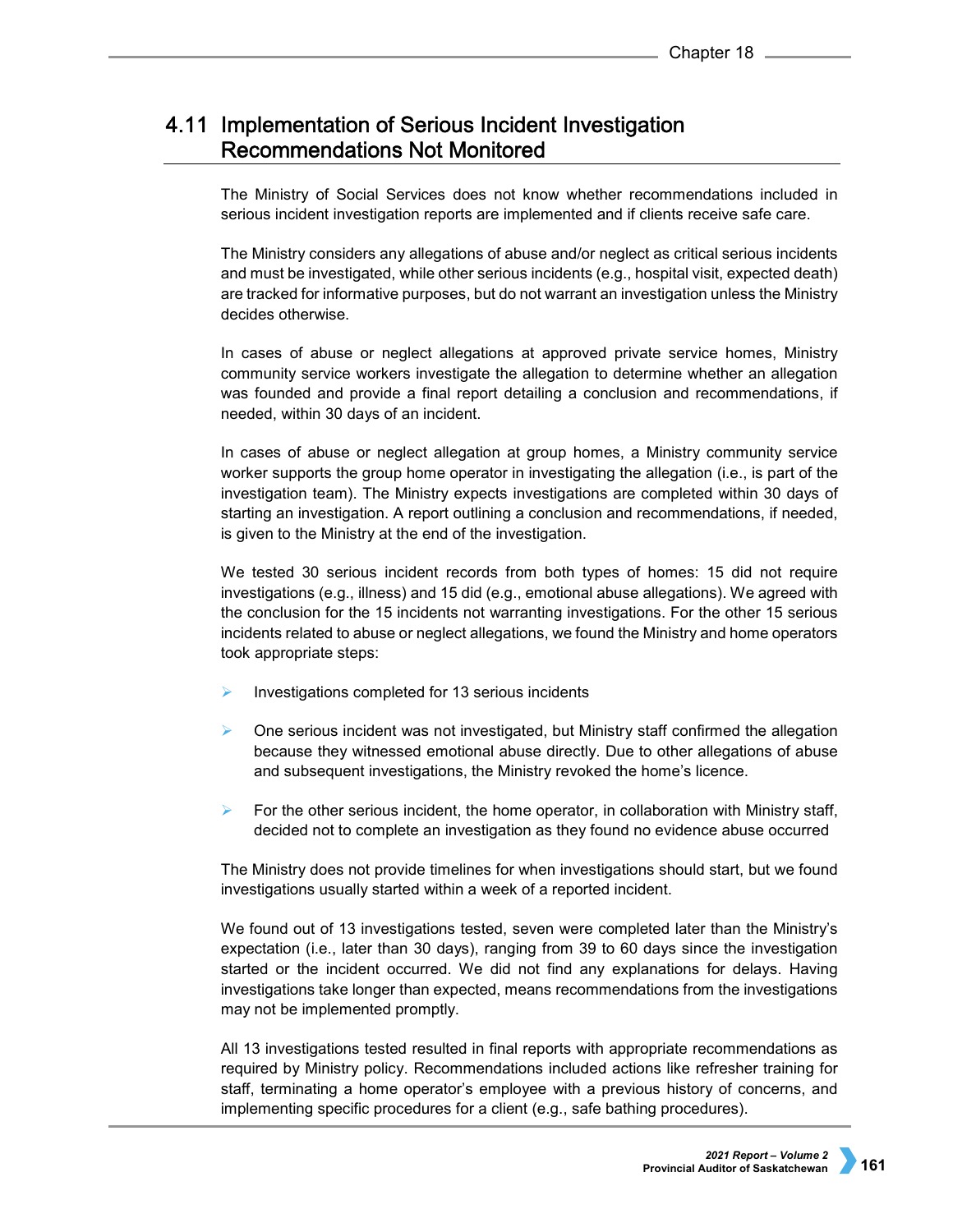We found the Ministry does not have a formal process to monitor whether homes implement recommendations. In addition, Ministry policies do not include timelines for implementing recommendations.

The Ministry does not centrally record recommendations and expected actions, or implementation. The Ministry views group home operators as responsible for implementing recommendations and does not formally follow up on recommendation implementation. Ministry management told us recommendations may be informally discussed with group home operators.

In nine out of 13 investigations (69%), we saw evidence of the Ministry either receiving an update or following up with both types of home operators on recommendations, but the Ministry does not keep this information. This information is located in the clients' files held by individual Ministry staff; therefore, other Ministry staff are not aware of actions taken by the home operator. For four other investigations, we did not see any evidence of follow up.

The Ministry needs information about implementation status of recommendations in order to effectively oversee that actions are taken to prevent future serious incidents.

The Ministry not following up on and monitoring the status of serious incident recommendation implementation, may lead to similar incidents reoccurring. Identifying delays in implementing corrective actions would provide the Ministry with important information to consider when relicensing a home and determining whether it needs to support the home to prevent specific types of incidents.

**8. We recommend the Ministry of Social Services monitor for timely implementation of recommendations, set out in serious incident investigation reports, at group and approved private service homes.**

# 4.12 Analysis to Identify Homes with Continuous Serious Incidents **Needed**

The Ministry of Social Services does not analyze serious incidents' data to identify homes where more serious incidents occur.

As noted in **Section 4.10**, the serious incident reporting form does not require collecting information on the date the incident was reported to the Ministry, which inhibits the Ministry from knowing whether homes report incidents promptly. Also, the serious incident report form does not provide detailed information on incident location because it only tracks home operator names and not the specific home—often one group home operator operates more than one home in Saskatchewan. Thus, we were not only unable to identify if one specific home had ongoing serious incidents, but also the Ministry does not know which particular homes experience more serious incidents than others.

The Ministry consultant tracking serious incidents and investigations results began monthly reporting to management in May 2021, listing serious incident and investigation status (e.g., founded, unfounded, pending), but no analysis or trends.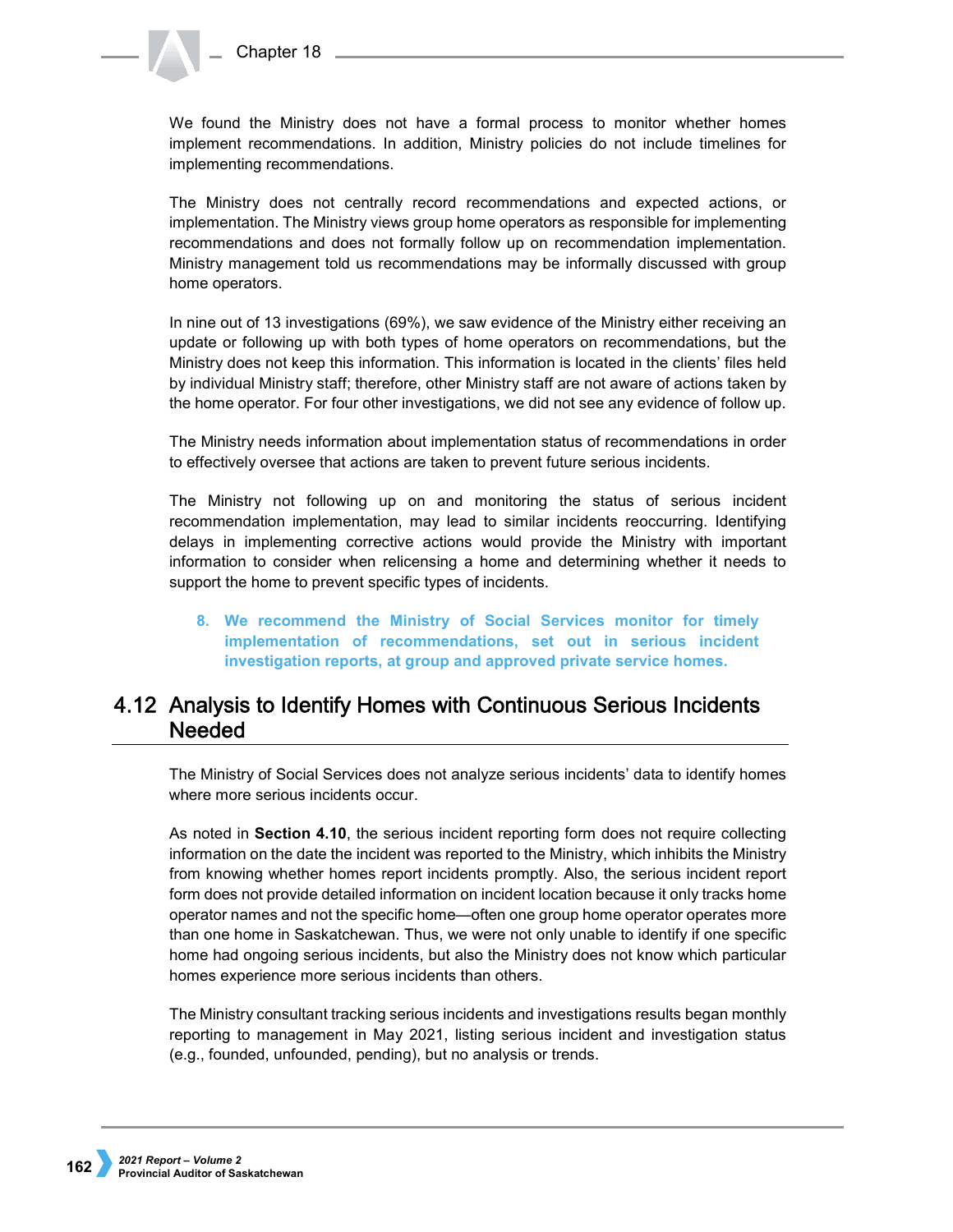Comprehensively analyzing serious incidents at each home would allow the Ministry to identify home operators who are no longer suitable to care for adults with intellectual disabilities, and should not be licensed.

# **9. We recommend the Ministry of Social Services analyze serious incidents related to adults with intellectual disabilities for systemic issues at each group and approved private service home.**

We note the Ministry does not have any formal guidance to determine when to escalate reoccurring or persistent concerns with care provided at homes. A formal process describing the escalation of interventions to address poor service delivery would assist home operators in understanding the consequences of inadequate service provision as well as being more transparent. In practice, when Ministry management informally identifies a home operator with multiple, significant issues, the Ministry may perform a detailed analysis of the home operator and its operations to assess whether the home operator needs support or should stop providing care. We found the Ministry completed detailed analysis for 12 home operators in the past four years. The Ministry revoked one home's licence and transferred ownership of three homes out of 12 reviewed home operators.

The Ministry, in collaboration with home operators, uses this analysis to develop action plans to address any significant issues related to client care. For example, one detailed analysis indicated a need for a weekly meeting between the home operator and the Ministry to discuss any serious incidents warranting a response according to the abuse policy, as well as a need for training on how to support clients.

We also found the Ministry undertook one in-depth review in the past five years and provided recommendations to the group home operator. The review's purpose was to provide recommendations to strengthen the group home's governance and operational management to allow them to meet their goals for providing quality care. The Ministry assessed the group home operator's overall operations (e.g., governance, human resources, financial review) as well as the systemic issues occurring at the home.

# 4.13 Limited Reporting on Homes' Care for Adults with Intellectual **Disabilities**

The Ministry of Social Services' senior management receives some reporting related to clients living at group and approved private service homes, but needs more.

Without a central tracking system, management does not know or receive reports summarizing whether staff inspected homes, found deficiencies, as well as whether each client received a visit from Ministry staff each year (see **Recommendation 4**).

The Ministry receives annual self-reporting from group home operators on their *Comprehensive Personal Planning and Support Policy* implementation. For example, the reports include the number of staff trained on the policy and the number of person-centred plans developed.